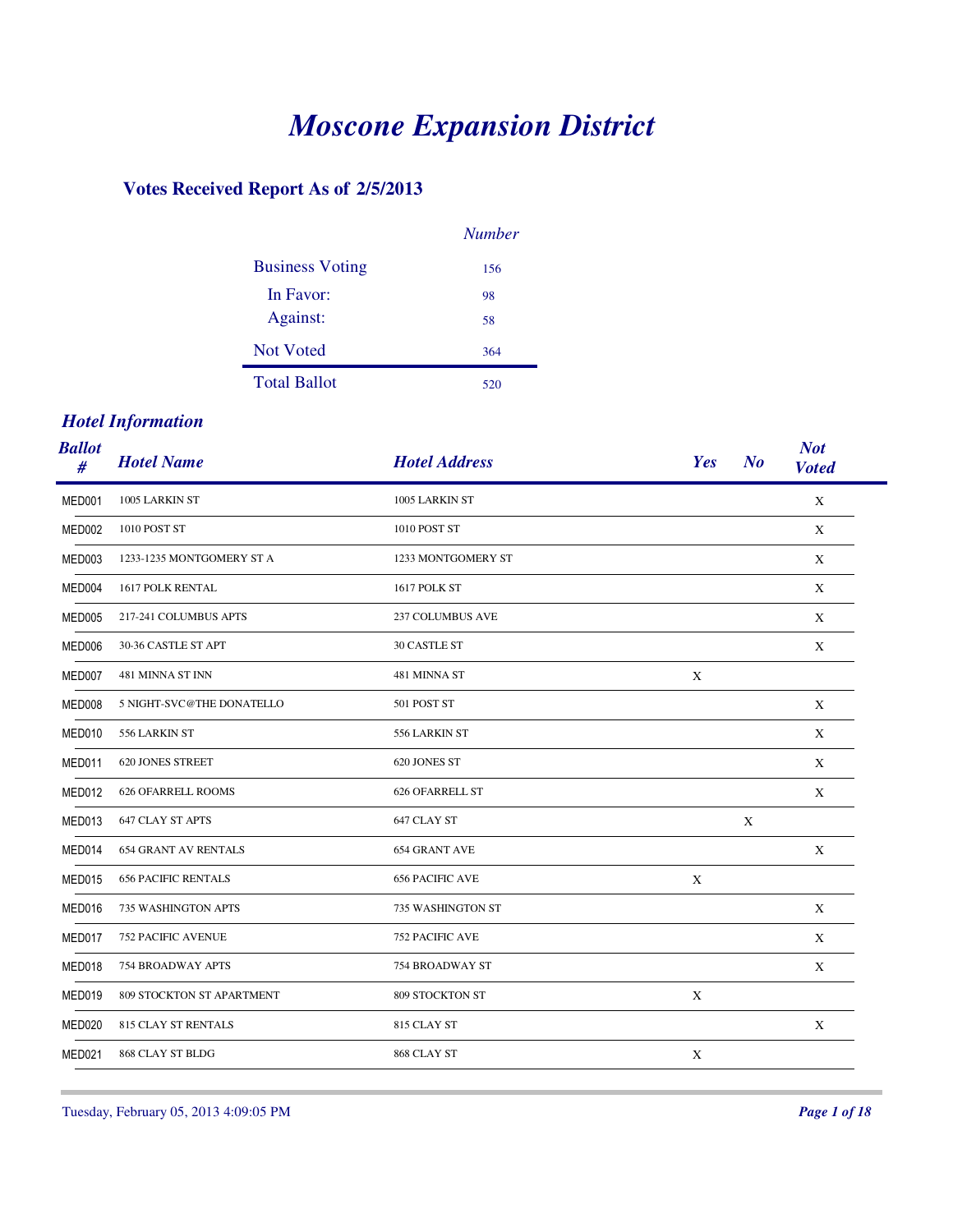| <b>Ballot</b><br># | <b>Hotel Name</b>         | <b>Hotel Address</b>     | Yes         | N <sub>o</sub> | <b>Not</b><br><b>Voted</b> |
|--------------------|---------------------------|--------------------------|-------------|----------------|----------------------------|
| MED022             | 912 JACKSON RENTALS       | 912 JACKSON ST           |             |                | $\mathbf X$                |
| MED023             | 977 FOLSOM HOTEL          | 977 FOLSOM ST            |             |                | X                          |
| MED024             | <b>AALOHA CONDOS</b>      | 440 PACIFIC AVE          |             |                | $\mathbf X$                |
| MED025             | <b>ABBY HOTEL</b>         | 630 GEARY ST             |             |                | X                          |
| MED026             | ABIGAIL HOTEL THE         | <b>246 MCALLISTER ST</b> |             |                | X                          |
| MED027             | <b>ACER HOTEL</b>         | 280 OFARRELL ST          |             |                | X                          |
| MED028             | <b>ADANTE HOTEL</b>       | 610 GEARY ST             |             |                | X                          |
| MED029             | ADMIRAL HOTEL             | <b>608 OFARRELL ST</b>   |             |                | X                          |
| MED030             | ALDRICH HOTEL             | 439 JONES ST             |             |                | X                          |
| MED031             | <b>ALEXANDER INN</b>      | <b>415 O'FARRELL ST</b>  |             |                | X                          |
| MED032             | ALEXIS PARK SAN FRANCISCO | 825 POLK ST              |             |                | $\mathbf X$                |
| MED033             | <b>ALKAIN HOTEL</b>       | 948 MISSION ST           |             |                | X                          |
| MED034             | <b>AMERICA HOTEL</b>      | 1075 POST ST             | $\mathbf X$ |                |                            |
| MED035             | AMERICANIA HOTEL          | 121 7TH ST               |             |                | X                          |
| MED036             | AMERICAS BEST VALUE INN S | 10 HALLAM ST             | $\mathbf X$ |                |                            |
| MED037             | AMERICAS BEST VALUE INN-U | 505 OFARRELL ST          |             |                | X                          |
| MED038             | AMSTERDAM HOSTEL          | 749 TAYLOR ST            | X           |                |                            |
| MED039             | ANDREW HOTEL THE          | 624 POST ST              |             | X              |                            |
| MED040             | ANSONIA HOTEL             | 717 SUTTER ST            | X           |                |                            |
| MED041             | ANSONIA-CAMBRIDGE HOTEL   | 711 POST ST              |             |                | X                          |
| MED042             | ARGONAUT HOTEL            | 495 JEFFERSON ST         | X           |                |                            |
| MED043             | <b>ARTMAR HOTEL</b>       | 433 ELLIS ST             |             |                | $\mathbf X$                |
| MED044             | AUBURN HOTEL              | 481 MINNA ST             |             |                | X                          |
| MED045             | <b>BAKER HOTEL</b>        | 1485 PINE STREET         |             |                | $\mathbf X$                |
| MED046             | <b>BALBOA HOTEL</b>       | 120 HYDE ST              |             |                | $\mathbf X$                |
| MED047             | <b>BALDWIN HOTEL</b>      | 321 GRANT AVE            |             |                | $\mathbf X$                |
| MED048             | <b>BASQUE HOTEL</b>       | 15 ROMOLO PL             | X           |                |                            |
| MED049             | <b>BAY BRIDGE INN</b>     | 966 HARRISON ST          |             | $\mathbf X$    |                            |
| MED050             | BAYSIDE INN AT THE WHARF  | 1201 COLUMBUS AVE        |             |                | $\mathbf X$                |
| MED051             | <b>BEL-AIR HOTEL</b>      | 344 JONES ST             |             |                | $\mathbf X$                |
| MED052             | BERESFORD ARMS HOTEL      | 701 POST ST              |             |                | $\mathbf X$                |

Tuesday, February 05, 2013 4:09:05 PM *Page 2 of 18*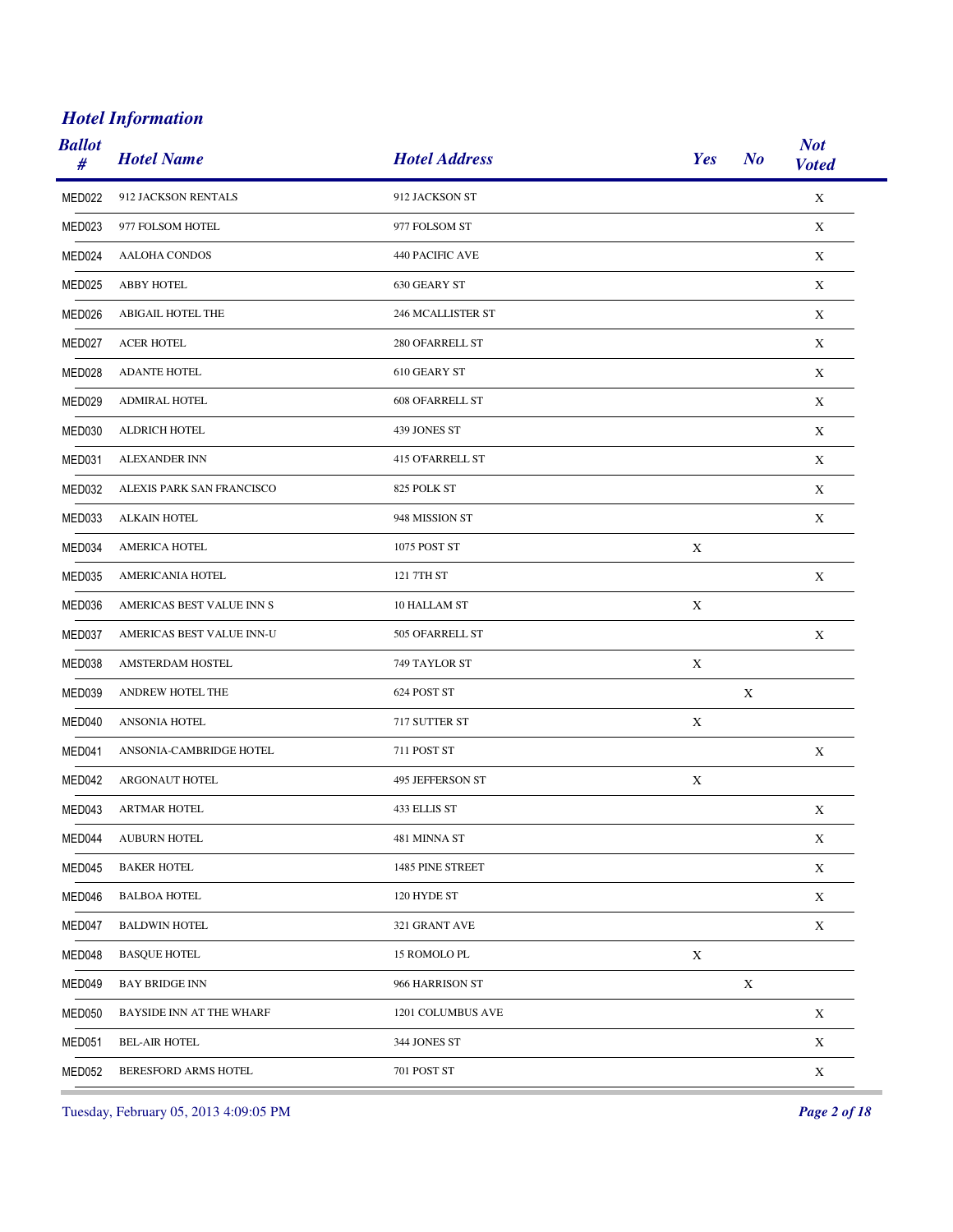| <b>Ballot</b><br># | <b>Hotel Name</b>           | <b>Hotel Address</b> | Yes<br>N <sub>o</sub> | <b>Not</b><br><b>Voted</b> |
|--------------------|-----------------------------|----------------------|-----------------------|----------------------------|
| MED053             | <b>BERESFORD HOTEL</b>      | 635 SUTTER ST        |                       | $\mathbf X$                |
| MED054             | <b>BEST INN</b>             | 116 TAYLOR ST        |                       | X                          |
| MED055             | BEST WESTERN CIVIT CENTER   | 364 9TH STREET       |                       | X                          |
| MED056             | <b>BILTMORE HOTEL</b>       | 735 TAYLOR ST        |                       | X                          |
| MED057             | <b>BOSTON HOTEL</b>         | 140 TURK ST          |                       | X                          |
| MED058             | <b>BRISTOL HOTEL</b>        | 56 MASON ST          |                       | X                          |
| MED059             | <b>BUDGET INN</b>           | 1139 MARKET ST       |                       | X                          |
| MED060             | CABLE CAR COURT HOTEL       | 1499 CALIFORNIA ST   |                       | X                          |
| MED061             | CABLE CAR HOTEL             | 1388 CALIFORNIA ST   |                       | X                          |
| MED062             | CADILLAC HOTEL              | 380 EDDY ST          |                       | X                          |
| MED063             | CALIFORNIA HOTEL            | 910 924 GEARY ST     |                       | X                          |
| MED064             | CAMPTON PLACE SF A TAJ HT   | 340 STOCKTON         |                       | X                          |
| MED065             | <b>CARLTON HOTEL</b>        | 1075 SUTTER ST       |                       | X                          |
| MED066             | <b>CARRIAGE INN</b>         | 140 7TH ST           |                       | X                          |
| MED067             | CASA MELISSA                | 615 UNION ST         |                       | X                          |
| MED068             | <b>CASTLE INN</b>           | 1565 BROADWAY ST     |                       | X                          |
| MED069             | CASTRO HOTEL INC            | 705 VALLEJO ST       |                       | X                          |
| MED070             | CATHEDRAL HILL HOTEL        | 1101 VAN NESS AVE    |                       | X                          |
| MED072             | CHANCELLOR HOTEL            | 433 POWELL ST        |                       | X                          |
| MED073             | <b>CHASE HOTEL</b>          | 1278 MARKET ST       |                       | X                          |
| MED074             | CHINESE GENERAL PEACE ASS   | 48A SPOFFORD ALY     |                       | X                          |
| MED075             | CHL INTERNATIONAL ASSOC I   | 120 ELLIS ST         |                       | X                          |
| MED077             | CIVIC CENTER INN            | 790 ELLIS ST         |                       | X                          |
| MED078             | <b>CLUB DONATELLO</b>       | 501 POST ST          |                       | $\mathbf X$                |
| MED079             | CLUB DONATELLO OWNERS ASS   | 501 POST ST          | X                     |                            |
| MED080             | CLUB QUARTERS SAN FRANCISCO | 424 CLAY ST          | $\mathbf X$           |                            |
| MED081             | <b>COLUMBUS HOTEL</b>       | 354 COLUMBUS AVE     |                       | X                          |
| MED082             | COLUMBUS MOTOR INN          | 1075 COLUMBUS AVE    | $\mathbf X$           |                            |
| MED083             | <b>CORNELL HOTEL</b>        | 715 BUSH ST          |                       | $\mathbf X$                |
| MED084             | COURTYARD BY MARRIOTT AT    | 580 BEACH ST         | $\mathbf X$           |                            |
| MED085             | COVA HOTEL                  | 655 ELLIS ST         |                       | $\mathbf X$                |

Tuesday, February 05, 2013 4:09:05 PM *Page 3 of 18*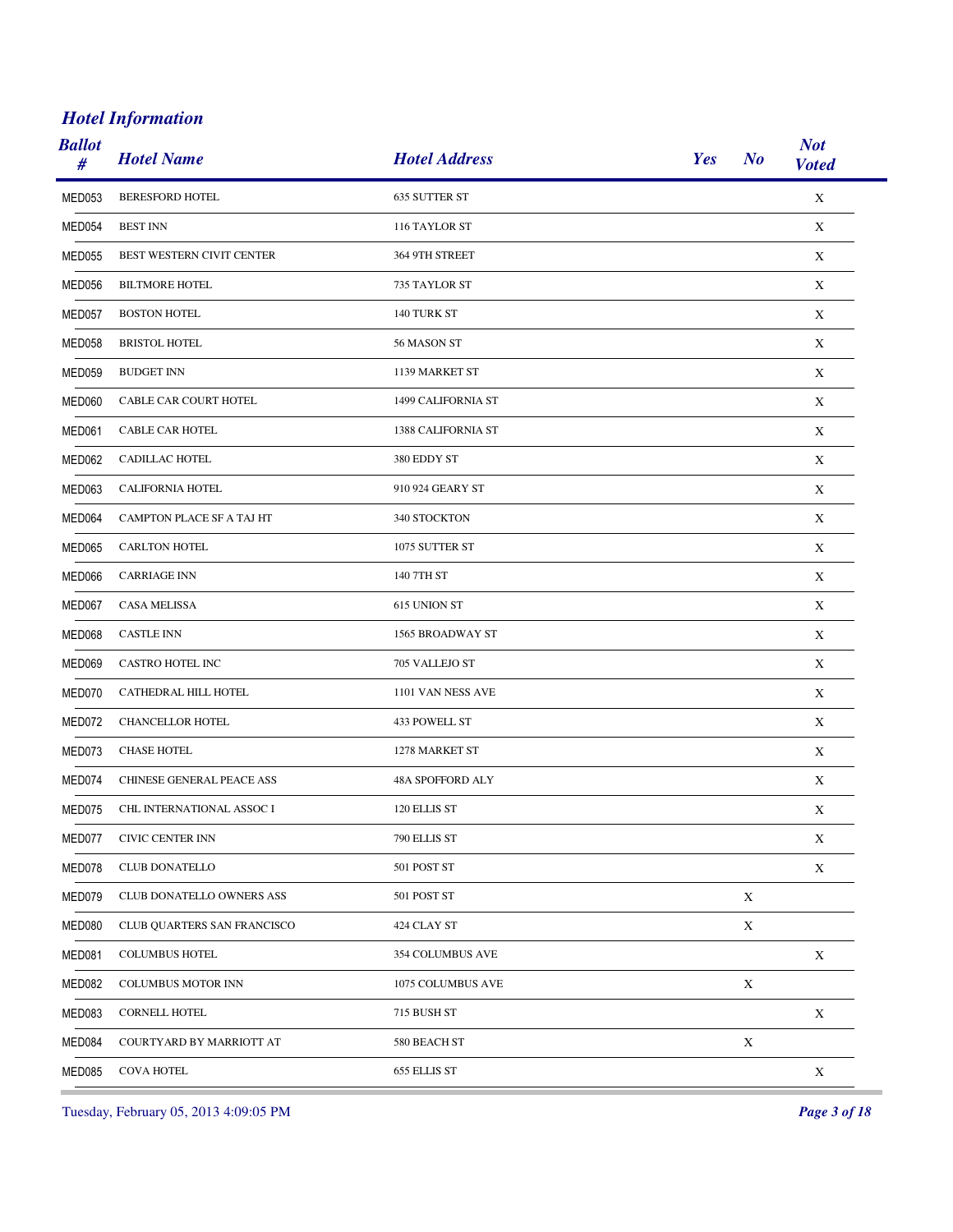| <b>Ballot</b><br># | <b>Hotel Name</b>              | <b>Hotel Address</b>     | Yes         | N <sub>o</sub> | <b>Not</b><br><b>Voted</b> |
|--------------------|--------------------------------|--------------------------|-------------|----------------|----------------------------|
| MED086             | <b>CRESCENT SAN FRANCISCO</b>  | <b>417 STOCKTON ST</b>   |             |                | $\mathbf X$                |
| MED087             | <b>CW HOTEL</b>                | 917 FOLSOM ST            |             |                | X                          |
| MED088             | DA VINCI VILLA                 | 2550 VAN NESS AVE        |             |                | X                          |
| MED089             | DAKOTA HOTEL                   | 606 POST ST              |             |                | X                          |
| MED090             | DANIEL K YOST                  | 52 SONOMA ST             |             | X              |                            |
| MED091             | <b>DESMOND HOTEL</b>           | 42 6TH ST                |             |                | X                          |
| MED092             | DONNELLY HOTEL                 | 1272 MARKET ST           |             |                | X                          |
| MED094             | <b>DRAKE HOTEL</b>             | 235 EDDY ST              | X           |                |                            |
| MED095             | <b>EARLE HOTEL THE</b>         | 284 GOLDEN GATE AVE      |             | X              |                            |
| MED096             | <b>EDDY HOTEL</b>              | 640 EDDY ST              |             |                | X                          |
| MED097             | EDGEWORTH HOTEL LLC            | 770 OFARRELL ST          |             |                | X                          |
| MED098             | EL DORADO                      | 1385 MISSION ST 200      |             |                | X                          |
| MED099             | <b>EMBASSY U M A</b>           | 610 POLK ST              |             |                | X                          |
| <b>MED100</b>      | <b>EMPEROR NORTON</b>          | 615 POST ST              |             |                | X                          |
| MED <sub>101</sub> | ENCORE EXPRESS A NOB HILL      | 1353 BUSH ST             |             |                | X                          |
| MED <sub>102</sub> | <b>ENTELLA HOTEL</b>           | 905 COLUMBUS AVE         |             |                | X                          |
| <b>MED103</b>      | <b>EUROPA HOTEL</b>            | 310 COLUMBUS AVE         |             |                | X                          |
| MED <sub>104</sub> | EUROPEAN HOSTEL                | 761 MINNA ST             |             |                | X                          |
| <b>MED105</b>      | <b>EXECUSTAY CORP</b>          | 0000 VARIOUS LOCATIONS   |             |                | X                          |
| <b>MED106</b>      | EXECUTIVE HOTEL MARK TWAI      | 345 TAYLOR ST            | X           |                |                            |
| MED107             | <b>EXECUTIVE HOTEL VINTAGE</b> | 650 BUSH ST              |             |                | X                          |
| <b>MED108</b>      | FAIRMONT HERITAGE PLACE,       | 900 NORTH POINT STREET   |             |                | $\mathbf X$                |
| <b>MED109</b>      | <b>FAIRMONT HOTEL</b>          | 950 MASON ST             | X           |                |                            |
| MED110             | FITZGERALD HOTEL               | 620 POST ST              |             |                | $\mathbf X$                |
| MED111             | <b>FLORENCE HOTEL</b>          | 1351 STOCKTON ST         |             |                | $\mathbf X$                |
| MED112             | FOUR SEASONS HOTEL SF          | 757 MARKET ST            | $\mathbf X$ |                |                            |
| MED113             | FRANCISCAN HOTEL               | 205 09TH ST              |             |                | $\mathbf X$                |
| MED114             | FREDERIC WALDMAN               | 1139 GREEN ST            |             |                | $\mathbf X$                |
| MED115             | <b>FX STUDIOS</b>              | <b>15A SUMNER STREET</b> |             | $\mathbf X$    |                            |
| MED116             | <b>GALLERIA PARK HOTEL</b>     | 191 SUTTER ST            | $\mathbf X$ |                |                            |
| MED117             | <b>GATEWAY INN</b>             | 438 O'FARRELL ST         |             |                | $\mathbf X$                |

Tuesday, February 05, 2013 4:09:05 PM *Page 4 of 18*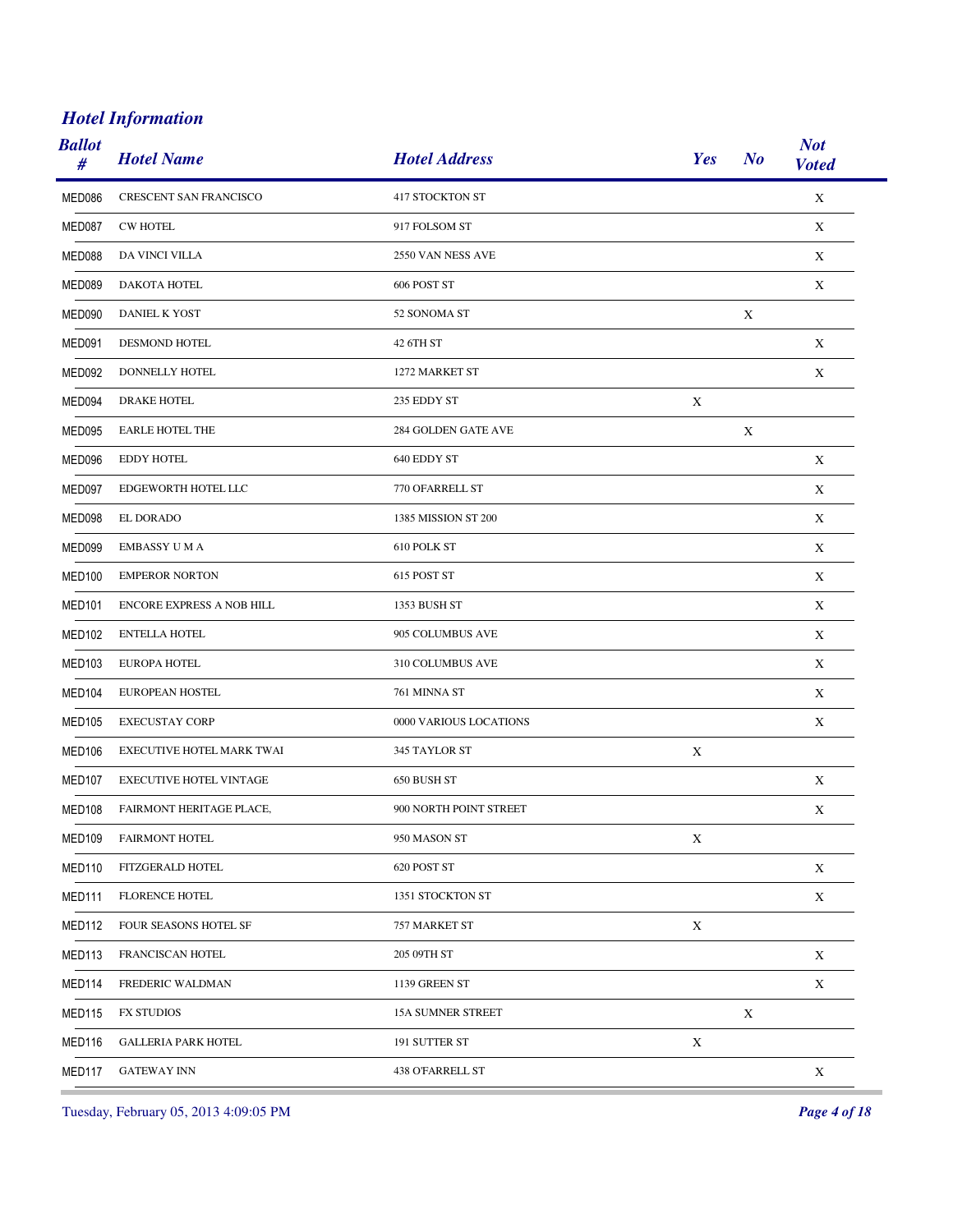| <b>Ballot</b><br># | <b>Hotel Name</b>                | <b>Hotel Address</b>   | Yes         | $\bm{N}$    | <b>Not</b><br><b>Voted</b> |
|--------------------|----------------------------------|------------------------|-------------|-------------|----------------------------|
| MED118             | <b>GINA HOTEL</b>                | 221 07TH ST            | $\mathbf X$ |             |                            |
| MED119             | <b>GINKGO HOTEL</b>              | 3032 16TH ST           |             |             | X                          |
| <b>MED120</b>      | <b>GLENN REYNOLDS</b>            | 9 SUMNER ST            |             |             | $\mathbf X$                |
| MED <sub>121</sub> | <b>GLOBAL VILLAGE HOSTEL</b>     | 374 5TH ST             |             |             | X                          |
| <b>MED122</b>      | <b>GLOBETROTTERS INN</b>         | 225 ELLIS ST           |             |             | X                          |
| MED123             | <b>GOLDEN EAGLE</b>              | <b>402 BROADWAY ST</b> |             |             | X                          |
| MED124             | <b>GOLDEN GATE HALL</b>          | 1412 MARKET ST         |             |             | X                          |
| <b>MED125</b>      | <b>GOLDEN GATE HOTEL</b>         | 775 BUSH ST            |             | X           |                            |
| MED <sub>126</sub> | <b>GRAND HYATT SAN FRANCISCO</b> | 345 STOCKTON ST        | X           |             |                            |
| MED127             | <b>GRANT HOTEL INC</b>           | 753 BUSH ST            |             |             | X                          |
| MED <sub>128</sub> | <b>GRANT PLAZA HOTEL</b>         | 465 GRANT AVE          | X           |             |                            |
| <b>MED129</b>      | <b>GREEN TORTOISE GUEST HOUS</b> | 1118 KEARNY ST         |             | $\mathbf X$ |                            |
| MED <sub>130</sub> | <b>GROSVENOR HOUSE</b>           | 899 PINE ST            |             |             | X                          |
| MED <sub>131</sub> | HALCYON HOTEL LLC                | 649 JONES ST           | X           |             |                            |
| <b>MED132</b>      | HANDLERY HOTELS                  | 260 OFARRELL ST        | X           |             |                            |
| MED <sub>133</sub> | HARBOR COURT HOTEL               | 165 STEUART ST         |             |             | X                          |
| MED134             | HARCOURT HOTEL                   | 1105 LARKIN ST         |             |             | X                          |
| MED <sub>135</sub> | <b>HAVELI HOTEL</b>              | 37 6TH ST              |             |             | X                          |
| MED136             | <b>HELEN HOTEL</b>               | 166 TURK ST            |             |             | X                          |
| MED <sub>137</sub> | <b>HENRY HOTEL</b>               | 106 6TH ST             |             |             | X                          |
| MED <sub>138</sub> | HERBERT HOTEL                    | 161 POWELL ST          |             |             | X                          |
| <b>MED139</b>      | HERITAGE MARINA HOTEL            | 2550 VAN NESS AVE      |             |             | $\mathbf X$                |
| <b>MED140</b>      | HILTON S F FINANCIAL DIST        | 750 KEARNY ST          | X           |             |                            |
| <b>MED141</b>      | HILTON S.F. FISHERMAN'S W        | 2620 JONES ST          |             |             | $\mathbf X$                |
| MED142             | HILTON SAN FRANCISCO             | 333 O'FARRELL ST       | $\mathbf X$ |             |                            |
| <b>MED143</b>      | HOLIDAY INN EXPRESS HOTEL        | 550 NORTH POINT ST     | $\mathbf X$ |             |                            |
| MED144             | HOLIDAY INN FISHERMAN'S W        | 1300 COLUMBUS AVE      | X           |             |                            |
| <b>MED145</b>      | HOLIDAY INN GOLDEN GATEWA        | 1500 VAN NESS AVE      |             |             | $\mathbf X$                |
| MED146             | HOLIDAY INN-CIVIC CENTER         | 50 8TH ST              | $\mathbf X$ |             |                            |
| MED148             | <b>HOTEL ABRI</b>                | 127 ELLIS ST           |             | $\mathbf X$ |                            |
| MED149             | HOTEL ADAGIO                     | 550 GEARY ST           |             |             | $\mathbf X$                |

Tuesday, February 05, 2013 4:09:05 PM *Page 5 of 18*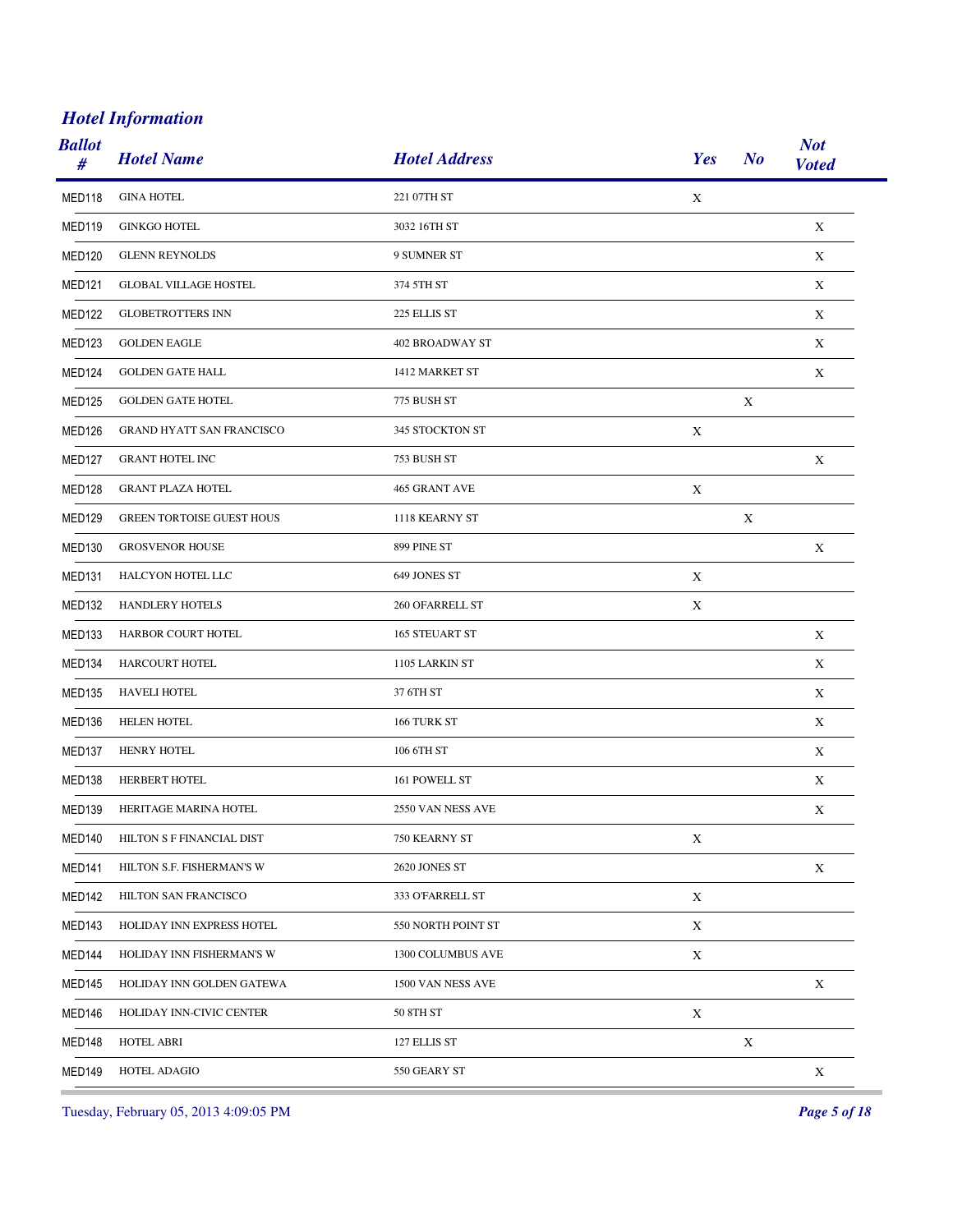| <b>Ballot</b><br># | <b>Hotel Name</b>         | <b>Hotel Address</b> | Yes         | <b>Not</b><br>$\bm{N}$<br><b>Voted</b> |  |
|--------------------|---------------------------|----------------------|-------------|----------------------------------------|--|
| <b>MED150</b>      | HOTEL AMERICA             | 1087 MARKET ST       |             | $\mathbf X$                            |  |
| MED <sub>151</sub> | HOTEL ASTORIA             | 510 BUSH ST          | X           |                                        |  |
| <b>MED152</b>      | <b>HOTEL BIJOU</b>        | 111 MASON ST         |             | X                                      |  |
| MED <sub>153</sub> | <b>HOTEL BOHEME</b>       | 444 COLUMBUS AVE     |             | X                                      |  |
| <b>MED154</b>      | HOTEL DALWONG             | 242 POWELL ST        |             | $\mathbf X$                            |  |
| <b>MED155</b>      | HOTEL DES ARTS            | 447 BUSH ST          |             | X                                      |  |
| <b>MED156</b>      | HOTEL DIVA                | 440 GEARY ST         |             | X                                      |  |
| <b>MED157</b>      | HOTEL FRANK               | 386 GEARY ST         |             | X                                      |  |
| MED <sub>158</sub> | <b>HOTEL FUSION</b>       | 140 ELLIS ST         |             | $\mathbf X$                            |  |
| <b>MED159</b>      | <b>HOTEL GRIFFON</b>      | 155 STEUART ST       | X           |                                        |  |
| MED <sub>160</sub> | HOTEL METROPOLIS          | 25 MASON ST          |             | X                                      |  |
| MED <sub>161</sub> | HOTEL MILANO              | 55 5TH ST            |             | $\mathbf X$                            |  |
| MED162             | HOTEL MONACO              | 501 GEARY ST         | $\mathbf X$ |                                        |  |
| MED <sub>163</sub> | HOTEL NIKKO SF            | 222 MASON ST         | X           |                                        |  |
| MED164             | HOTEL PALOMAR             | 12 4TH ST            | X           |                                        |  |
| <b>MED165</b>      | <b>HOTEL PHILLIP</b>      | 205 9TH ST           |             | X                                      |  |
| MED166             | <b>HOTEL REX</b>          | 562 SUTTER ST        | X           |                                        |  |
| MED <sub>167</sub> | HOTEL SUTTER LARKIN       | 1048 LARKIN ST       |             | X                                      |  |
| MED168             | HOTEL TRITON              | 342 GRANT AVE        | X           |                                        |  |
| <b>MED169</b>      | HOTEL UNION SQUARE        | 114 POWELL ST        |             | $\mathbf X$                            |  |
| MED170             | HOTEL VERTIGO             | 940 SUTTER ST        |             | X                                      |  |
| MED171             | HOTEL VITALE              | 8 MISSION ST         | $\mathbf X$ |                                        |  |
| MED172             | HOTEL WHITCOMB            | 1231 MARKET ST       | X           |                                        |  |
| MED173             | HUNTER HOTEL              | 102 6TH ST           |             | $\mathbf X$                            |  |
| MED174             | HUNTINGTON HOTEL          | 1075 CALIFORNIA ST   |             | $\mathbf X$                            |  |
| MED175             | HYATT AT FISHERMAN'S WHAR | 555 NORTH POINT ST   | $\mathbf X$ |                                        |  |
| MED176             | HYATT REGENCY SAN FRANCIS | 5 EMBARCADERO CENTER | X           |                                        |  |
| MED177             | HYDE REGENCY HOTEL        | 1531 HYDE ST         |             | $\mathbf X$                            |  |
| MED178             | IL TRIANGOLO HOTEL        | 524 COLUMBUS AVE     |             | $\mathbf X$                            |  |
| MED179             | INN AT OREILLYS           | 106 FERN ST          |             | $\mathbf X$                            |  |
| <b>MED181</b>      | INN AT UNION SQUARE THE   | 440 POST ST          | $\mathbf X$ |                                        |  |

Tuesday, February 05, 2013 4:09:05 PM *Page 6 of 18*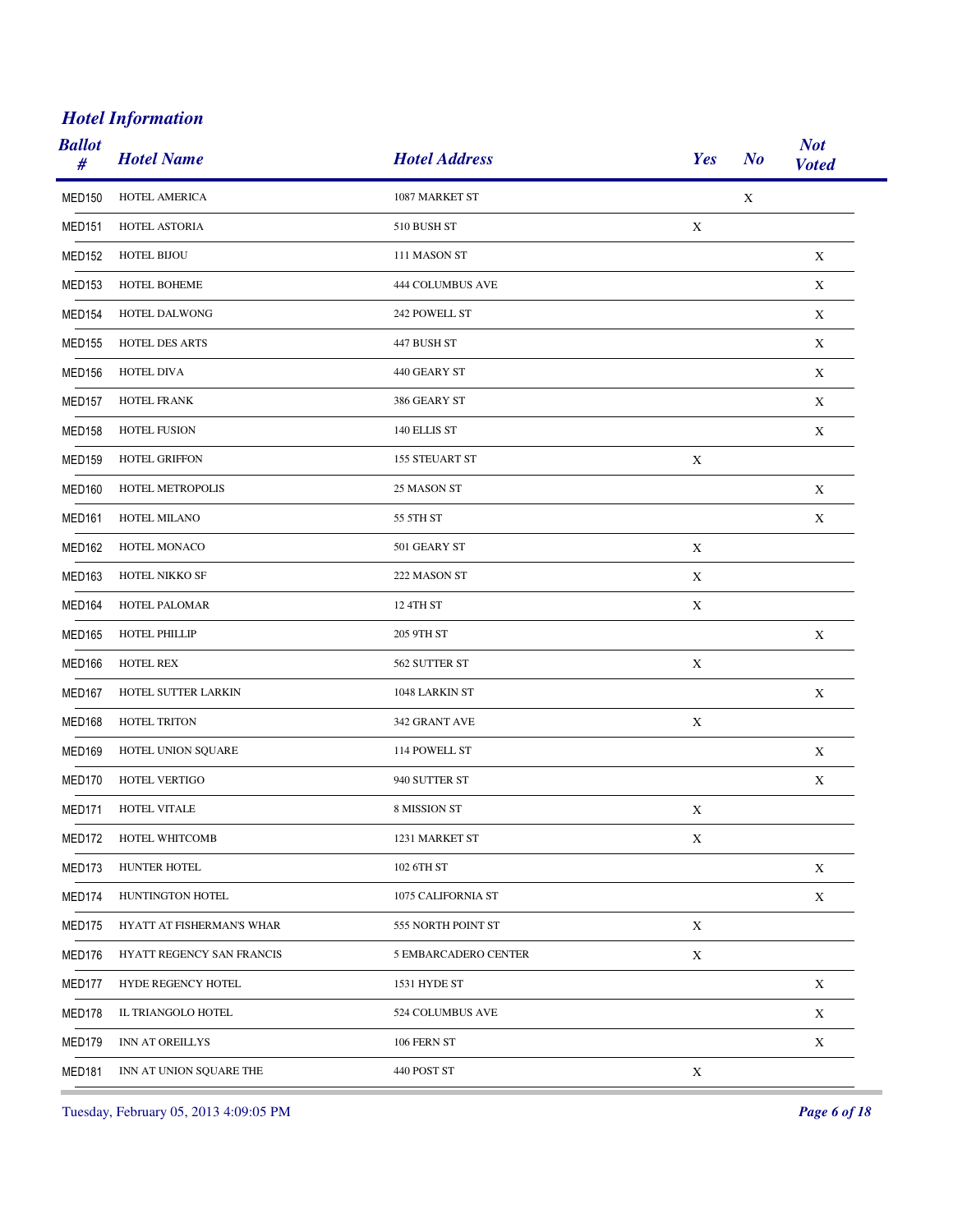| <b>Ballot</b><br># | <b>Hotel Name</b>           | <b>Hotel Address</b>    | Yes         | N <sub>o</sub> | <b>Not</b><br><b>Voted</b> |
|--------------------|-----------------------------|-------------------------|-------------|----------------|----------------------------|
| <b>MED182</b>      | INN ON BROADWAY             | 2201 VAN NESS AVE       |             |                | $\mathbf X$                |
| <b>MED183</b>      | INTER CONTINENTAL SAN FRA   | 888 HOWARD ST           | X           |                |                            |
| MED184             | <b>JONES HOTEL</b>          | 515 JONES ST            |             | X              |                            |
| <b>MED185</b>      | JW MARRIOTT SF UNION SQ     | 500 POST ST             |             | X              |                            |
| <b>MED186</b>      | <b>KEAN HOTEL</b>           | 1018 MISSION ST         |             |                | $\mathbf X$                |
| MED <sub>187</sub> | KENSINGTON PARK HOTEL       | 450 POST ST             | X           |                |                            |
| MED188             | KIM OY LEE                  | 801 PACIFIC AVE         | $\mathbf X$ |                |                            |
| <b>MED189</b>      | KING GEORGE HOTEL           | 334 MASON ST            |             |                | X                          |
| MED <sub>190</sub> | KINIGHTS INN - DOWNTOWN     | 240 7TH ST              |             |                | X                          |
| <b>MED191</b>      | <b>KRUPA HOTEL</b>          | 700 JONES ST            |             |                | X                          |
| <b>MED192</b>      | LARKSPUR HOTEL UNION SQUA   | 524 SUTTER ST           |             |                | X                          |
| MED193             | <b>LAYNE HOTEL</b>          | 545 JONES ST            |             |                | X                          |
| MED194             | LE MERIDIEN SAN FRANCISCO   | 333 BATTERY ST          | $\mathbf X$ |                |                            |
| MED195             | LIGURIA HOTEL               | 371 COLUMBUS AVE        |             |                | $\mathbf X$                |
| <b>MED196</b>      | <b>LORRAINE HOTEL</b>       | 740 BROADWAY ST         |             | $\mathbf X$    |                            |
| MED <sub>197</sub> | LUM WAI KUI & LAN WAI       | 673 BROADWAY ST         |             |                | X                          |
| <b>MED198</b>      | <b>LUZ HOTEL</b>            | 725 GEARY ST            |             |                | $\mathbf X$                |
| MED199             | <b>MANDARIN ORIENTAL SF</b> | 222 SANSOME ST          | X           |                |                            |
| <b>MED200</b>      | <b>MANNING PROPERIES</b>    | 1037 1039 BROADWAY ST   |             |                | X                          |
| <b>MED201</b>      | <b>MARILYN INN</b>          | 27 DASHIELL HAMMETT ST  |             |                | X                          |
| <b>MED202</b>      | <b>MARINE MEMORIAL ASSN</b> | 609 SUTTER ST           |             |                | X                          |
| MED203             | <b>MARK HOPKINS HOTEL</b>   | 999 CALIFORNIA ST       | $\mathbf X$ |                |                            |
| MED204             | <b>MART MOTEL</b>           | 101 9TH ST              |             | Χ              |                            |
| <b>MED205</b>      | MAYFLOWER HOTEL             | 975 BUSH ST             |             |                | $\mathbf X$                |
| <b>MED206</b>      | MCSWEENEY CONSTRUCTION      | 1155 LEAVENWORTH ST #11 |             |                | $\mathbf X$                |
| <b>MED207</b>      | MERIT HOTEL                 | 1105 POST ST            |             |                | $\mathbf X$                |
| <b>MED208</b>      | <b>MIDORI HOTEL</b>         | 1325 MISSION ST         |             |                | $\mathbf X$                |
| <b>MED209</b>      | MITHILA HOTEL               | 972 SUTTER ST           | $\mathbf X$ |                |                            |
| <b>MED210</b>      | MOTEL 6                     | 895 GEARY ST            |             |                | X                          |
| <b>MED211</b>      | MUSIC CITY HOTEL            | 1353 BUSH ST            |             |                | $\mathbf X$                |
| MED212             | NAZARETH HOTEL              | 556 JONES ST            |             |                | $\mathbf X$                |

Tuesday, February 05, 2013 4:09:05 PM *Page 7 of 18*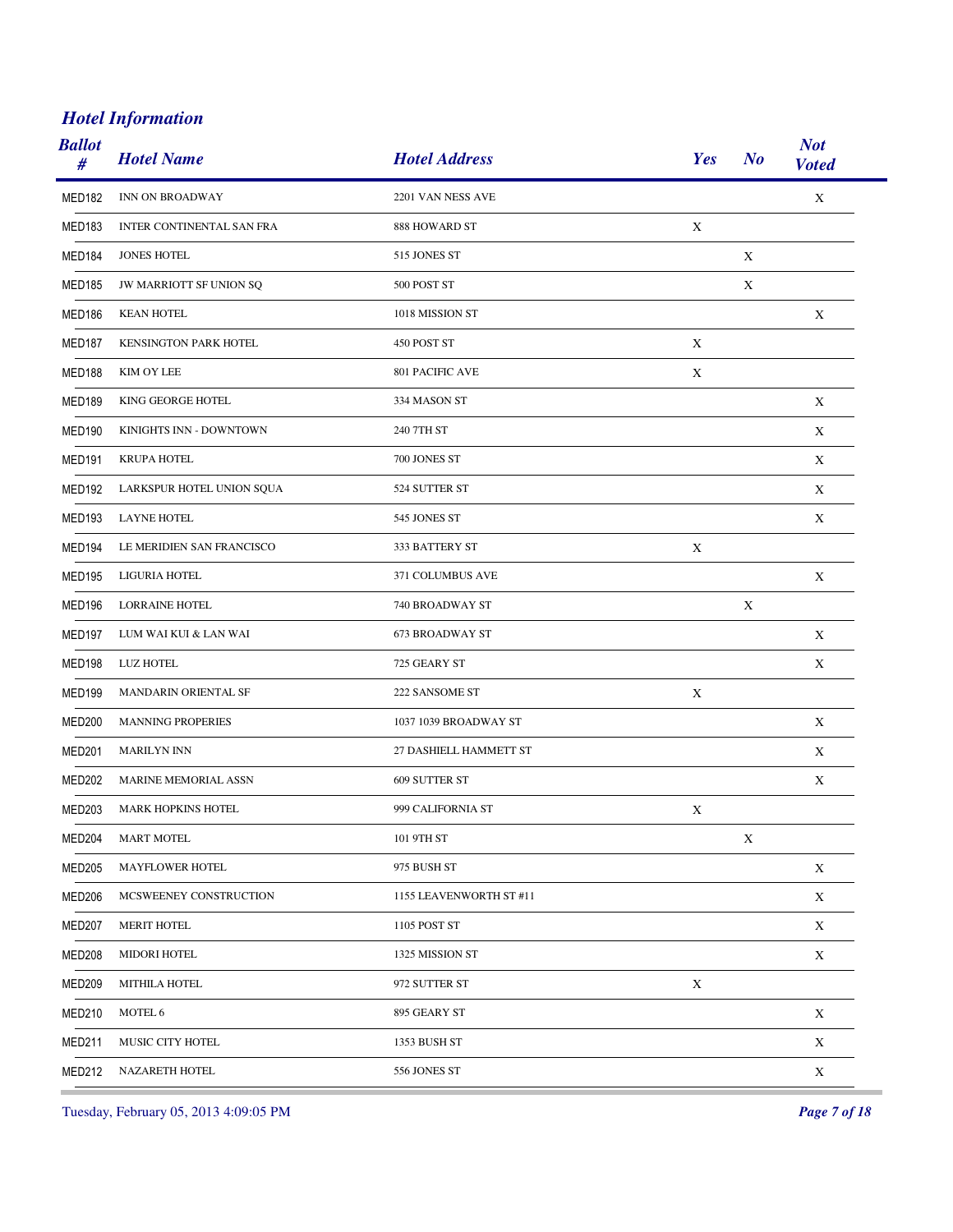| <b>Ballot</b><br># | <b>Hotel Name</b>         | <b>Hotel Address</b>       | Yes         | N <sub>o</sub> | <b>Not</b><br><b>Voted</b> |
|--------------------|---------------------------|----------------------------|-------------|----------------|----------------------------|
| MED213             | NEW CENTURY MANAGEMENT LL | 1580 WASHINGTON STREET, SF |             |                | $\mathbf X$                |
| MED214             | <b>NOB HILL HOTEL</b>     | 835 HYDE ST                |             |                | X                          |
| MED216             | <b>NOB HILL INN</b>       | 1000 PINE ST               |             |                | X                          |
| MED217             | NOB HILL INN CITY PLAN ET | 1000 PINE ST               |             | X              |                            |
| MED218             | NOB HILL MOTOR INN        | 1630 PACIFIC AVE           |             |                | X                          |
| MED219             | NORMANDIE HOTEL           | 251 9TH ST                 | X           |                |                            |
| <b>MED220</b>      | NORTH BEACH HOTEL         | 935 KEARNY ST              |             |                | X                          |
| MED221             | OAKTREE HOTEL             | 45 6TH ST                  |             | X              |                            |
| <b>MED222</b>      | OAKWOOD HOTEL             | 44 5TH ST                  |             | X              |                            |
| MED223             | <b>OBRERO HOTEL</b>       | 1208 STOCKTON ST           |             |                | X                          |
| MED224             | OMNI SAN FRANCISCO HOTEL  | 500 CALIFORNIA ST          | X           |                |                            |
| <b>MED225</b>      | ORANGE VILLAGE HOTEL      | 411 OFARRELL ST            |             |                | X                          |
| <b>MED226</b>      | ORCHARD GARDEN HOTEL      | 466 BUSH ST                |             |                | X                          |
| MED227             | ORCHARD HOTEL             | 665 BUSH ST                |             |                | X                          |
| MED228             | ORLANDO HOTEL             | 995 HOWARD ST              |             |                | X                          |
| MED229             | PACIFIC TRADEWINDS HOSTEL | <b>680 SACRAMENTO ST</b>   |             |                | X                          |
| <b>MED230</b>      | PAGE HOTEL                | <b>161 LEAVENWORTH ST</b>  |             |                | X                          |
| MED <sub>231</sub> | PALACE HOTEL              | 2 NEW MONTGOMERY ST        | X           |                |                            |
| MED232             | PALO ALTO HOTEL           | <b>1685 SACRAMENTO</b>     |             |                | X                          |
| MED233             | PARC 55 HOTEL             | 55 CYRIL MAGNIN            | X           |                |                            |
| MED234             | PARK HOTEL LLC            | 325 SUTTER ST              |             |                | X                          |
| <b>MED235</b>      | PETITE AUBERGE            | 863 BUSH ST                |             |                | $\mathbf X$                |
| MED236             | PHOENIX INN               | 601 EDDY ST                | X           |                |                            |
| MED237             | PICKWICK HOTEL            | 85 5TH ST                  | $\mathbf X$ |                |                            |
| MED238             | PIEDMONT HOTEL            | 1449 POWELL ST             |             |                | X                          |
| <b>MED239</b>      | PONTIAC HOTEL             | 138 6TH ST                 |             | X              |                            |
| <b>MED240</b>      | POST HOTEL                | 589 POST ST                | X           |                |                            |
| MED241             | POTTER HOTEL              | 1288 MISSION ST            |             | $\mathbf X$    |                            |
| MED242             | POWELL HOTEL              | 28 CYRIL MAGNIN ST         |             |                | $\mathbf X$                |
| MED243             | POWELL PLACE CITY/SHARE   | 730 POWELL ST              |             |                | $\mathbf X$                |
| MED244             | PRESCOTT HOTEL            | 545 POST ST                | $\mathbf X$ |                |                            |

Tuesday, February 05, 2013 4:09:05 PM *Page 8 of 18*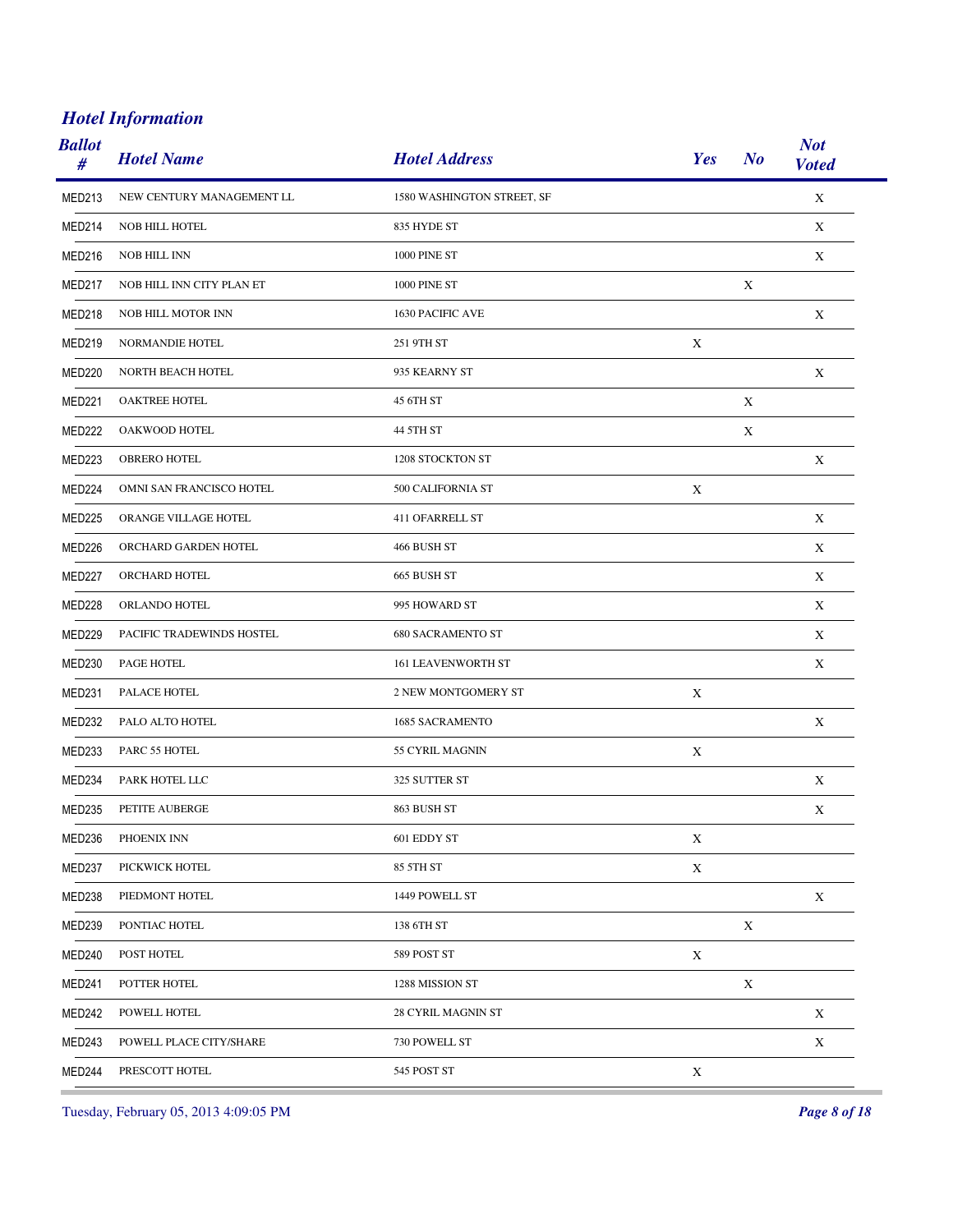| <b>Ballot</b><br># | <b>Hotel Name</b>                | <b>Hotel Address</b>    | Yes         | N <sub>o</sub> | <b>Not</b><br><b>Voted</b> |
|--------------------|----------------------------------|-------------------------|-------------|----------------|----------------------------|
| MED245             | <b>OUALITY INN SAN FRANCISCO</b> | 2775 VAN NESS AVE       |             |                | $\mathbf X$                |
| MED246             | RADISSON AT FISHERMAN'S W        | 250 BEACH               |             |                | X                          |
| MED247             | <b>RAM'S HOTEL</b>               | 80 9TH ST 27            | X           |                |                            |
| MED248             | RAPHAEL HOUSE                    | 1065 SUTTER ST          |             |                | X                          |
| MED249             | RED COACH MOTOR LODGE            | 700 EDDY ST             |             |                | X                          |
| <b>MED250</b>      | REGENCY HOTEL                    | 1214 POLK ST 201 MG     |             |                | $\mathbf X$                |
| MED251             | REININGA CORPORATION             | 900 N POINT ST          |             | $\mathbf X$    |                            |
| <b>MED252</b>      | <b>RENOIR HOTEL</b>              | <b>45 MCALLISTER ST</b> |             |                | X                          |
| MED253             | <b>REST STOP</b>                 | 1137 GREEN ST           |             |                | X                          |
| MED254             | RHC/POWELL PLACE AT NOB H        | 730 POWELL PLACE ST     |             |                | X                          |
| <b>MED255</b>      | RITZ CARLTON SAN FRANCISC        | <b>600 STOCKTON ST</b>  | X           |                |                            |
| MED256             | <b>RIVIERA HOTEL</b>             | 420 JONES ST            |             |                | X                          |
| <b>MED258</b>      | <b>ROYAL INN</b>                 | 130 EDDY ST             |             | X              |                            |
| MED259             | ROYAL PACIFIC MOTEL              | 661 BROADWAY            |             |                | X                          |
| <b>MED260</b>      | <b>SAM WONG HOTEL</b>            | <b>615 BROADWAY ST</b>  |             | $\mathbf X$    |                            |
| MED <sub>261</sub> | SAN FRAN. SECOND HOME            | <b>1831 LARKIN ST 4</b> |             |                | X                          |
| <b>MED262</b>      | SAN FRANCISCO MARRIOTT           | 55 4TH ST               | X           |                |                            |
| MED263             | SAN FRANCISCO MARRIOTT UN        | 480 SUTTER ST           | X           |                |                            |
| MED264             | SAN FRANCISCO SUITES             | 710 POWELL ST           |             |                | X                          |
| <b>MED265</b>      | SAN REMO HOTEL THE               | 2237 MASON ST           |             | X              |                            |
| MED266             | <b>SERRANO HOTEL</b>             | 405 TAYLOR ST           | X           |                |                            |
| MED267             | <b>SESTRI HOTEL</b>              | 1411 STOCKTON ST        |             |                | $\mathbf X$                |
| MED268             | SF DOWNTOWN COURTYARD MAR        | 299 2ND ST              | X           |                |                            |
| <b>MED269</b>      | SF MARRIOT FISHERMAN'S WH        | 1250 COLUMBUS AVE       |             |                | $\mathbf X$                |
| MED270             | SF PROP OWNERS ASSOC INC         | 750 SUTTER ST           |             |                | $\mathbf X$                |
| <b>MED271</b>      | <b>SHAHIL HOTEL</b>              | <b>664 LARKIN ST</b>    |             |                | $\mathbf X$                |
| MED272             | <b>SHARON HOTEL</b>              | 226 6TH ST              | X           |                |                            |
| MED273             | SHEEHAN HOTEL                    | 620 SUTTER ST           |             |                | $\mathbf X$                |
| MED274             | SHELDON HOTEL                    | 629 POST ST             |             | $\mathbf X$    |                            |
| <b>MED275</b>      | SHERATON FISHERMANS WHARF        | 2500 MASON ST           | $\mathbf X$ |                |                            |
| MED276             | SHIRLEY HOTEL                    | 1544 POLK ST            |             |                | X                          |
|                    |                                  |                         |             |                |                            |

Tuesday, February 05, 2013 4:09:05 PM *Page 9 of 18*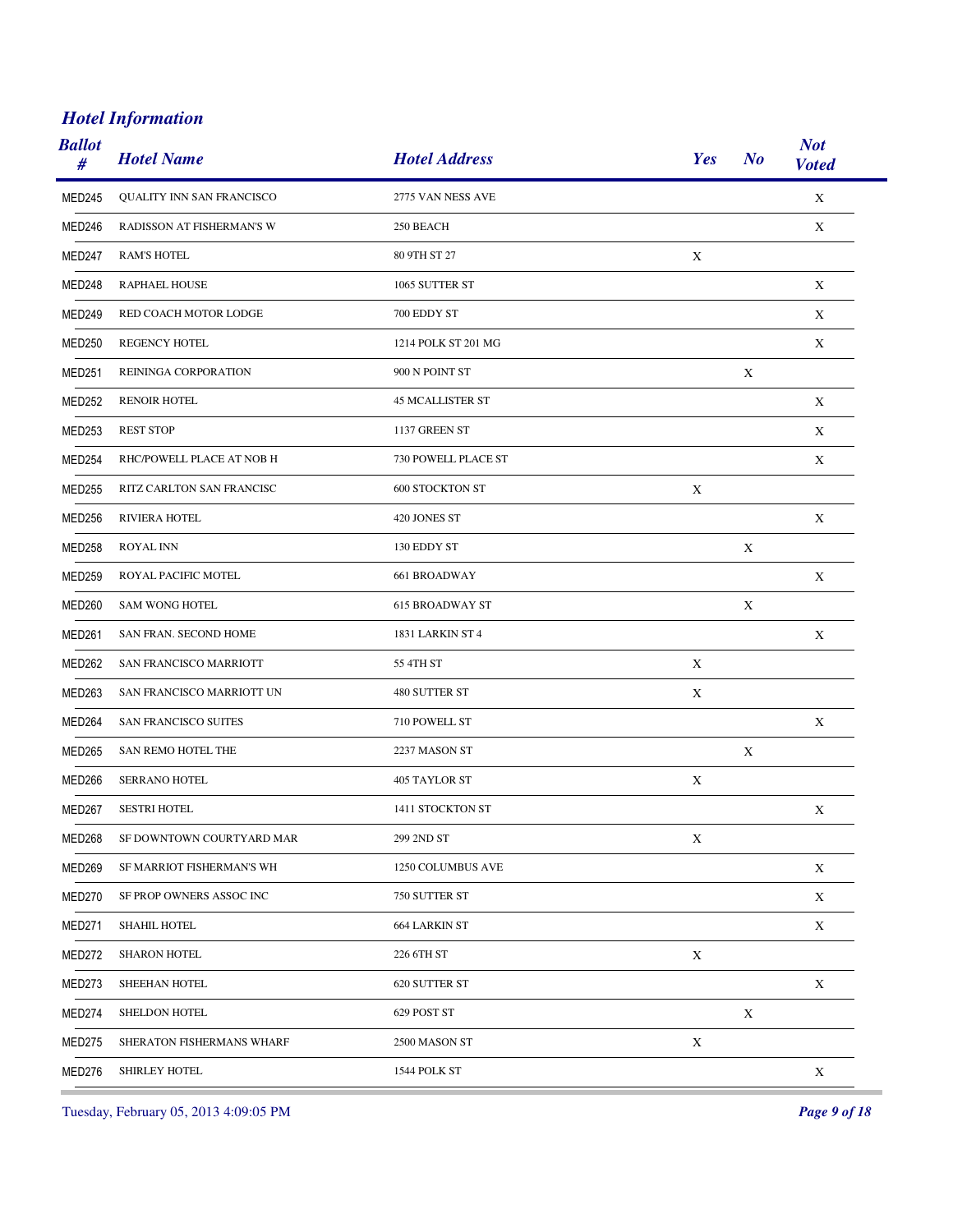| <b>Ballot</b><br># | <b>Hotel Name</b>         | <b>Hotel Address</b>   | Yes         | N <sub>o</sub> | <b>Not</b><br><b>Voted</b> |
|--------------------|---------------------------|------------------------|-------------|----------------|----------------------------|
| MED277             | SIR FRANCIS DRAKE HOTEL   | 450 POWELL ST          | $\mathbf X$ |                |                            |
| MED278             | SOLANKI VIRENDRASINH      | 41 6TH ST              |             |                | X                          |
| <b>MED281</b>      | <b>SONNY HOTEL</b>        | 579 OFARRELL ST        | X           |                |                            |
| <b>MED283</b>      | <b>SONOMA INN</b>         | 1485 BUSH ST           |             |                | X                          |
| <b>MED285</b>      | SOUTH BEACH MARINA APTS   | 2 TOWNSEND ST          |             |                | X                          |
| MED286             | SPAULDING HOTEL LLC       | 240 OFARRELL ST        |             |                | X                          |
| MED287             | <b>ST CLARE HOTEL</b>     | 1334 VAN NESS AVE      |             |                | X                          |
| <b>MED288</b>      | ST CLOUD HOTEL            | 170 6TH ST             | X           |                |                            |
| MED289             | <b>ST MORITZ HOTEL</b>    | 190 OFARRELL ST        |             |                | X                          |
| <b>MED290</b>      | ST REGIS HOTEL SF         | 657 MISSION ST 200     | X           |                |                            |
| MED291             | STANFORD HOTEL            | 250 KEARNY ST          | X           |                |                            |
| <b>MED292</b>      | <b>STANLEY HOTEL</b>      | 1544 CALIFORNIA ST     |             |                | X                          |
| <b>MED293</b>      | STEINHART HOTEL           | 952 SUTTER ST          |             |                | X                          |
| MED294             | STRATFORD HOTEL           | 242 POWELL ST          |             |                | X                          |
| <b>MED295</b>      | SUITES AT FISHERMANS WHAR | 2655 HYDE ST           |             |                | X                          |
| MED296             | <b>SUNNYSIDE HOTEL</b>    | 135 6TH ST             |             |                | X                          |
| <b>MED297</b>      | <b>SUNSET HOTEL</b>       | 161 SIXTH ST #100      |             |                | X                          |
| MED298             | SUTTER/LARKIN HOTEL       | 1048 LARKIN ST         |             |                | X                          |
| <b>MED299</b>      | SVC@FISHERMAN'S WHARF     | 2655 HYDE ST           |             |                | X                          |
| <b>MED300</b>      | SVC@THE DONATELLO         | 501 POST ST            |             |                | X                          |
| MED301             | <b>SWEDEN HOUSE HOTEL</b> | 570 O'FARRELL ST       |             |                | X                          |
| <b>MED302</b>      | SWEDEN HOUSE HOTEL        | 570 O'FARRELL ST       |             |                | X                          |
| MED303             | SWEETWATER AT SAN FRANCIS | 845 PINE ST            |             |                | X                          |
| MED304             | <b>SYCAMORE HOTEL</b>     | 2446 VAN NESS AVE      | $\mathbf X$ |                |                            |
| <b>MED305</b>      | SYNERGY CORPORATE HOUSING | 12657 ALCOSTA BLVD 550 |             |                | X                          |
| <b>MED306</b>      | <b>TAYLOR HOTEL</b>       | <b>615 TAYLOR ST</b>   |             |                | $\mathbf X$                |
| <b>MED308</b>      | THE ALLEN HOTEL LLC       | 411 EDDY ST            |             |                | X                          |
| <b>MED309</b>      | THE CLIFT HOTEL           | 495 GEARY ST           | $\mathbf X$ |                |                            |
| MED310             | THE DONATELLO HOTEL       | 501 POST ST            |             | $\mathbf X$    |                            |
| MED311             | THE FAIRMONT S F - RENTAL | 950 MASON ST           |             |                | $\mathbf X$                |
| MED312             | THE GAYLORD SUITES        | 620 JONES ST           |             |                | $\mathbf X$                |

Tuesday, February 05, 2013 4:09:05 PM *Page 10 of 18*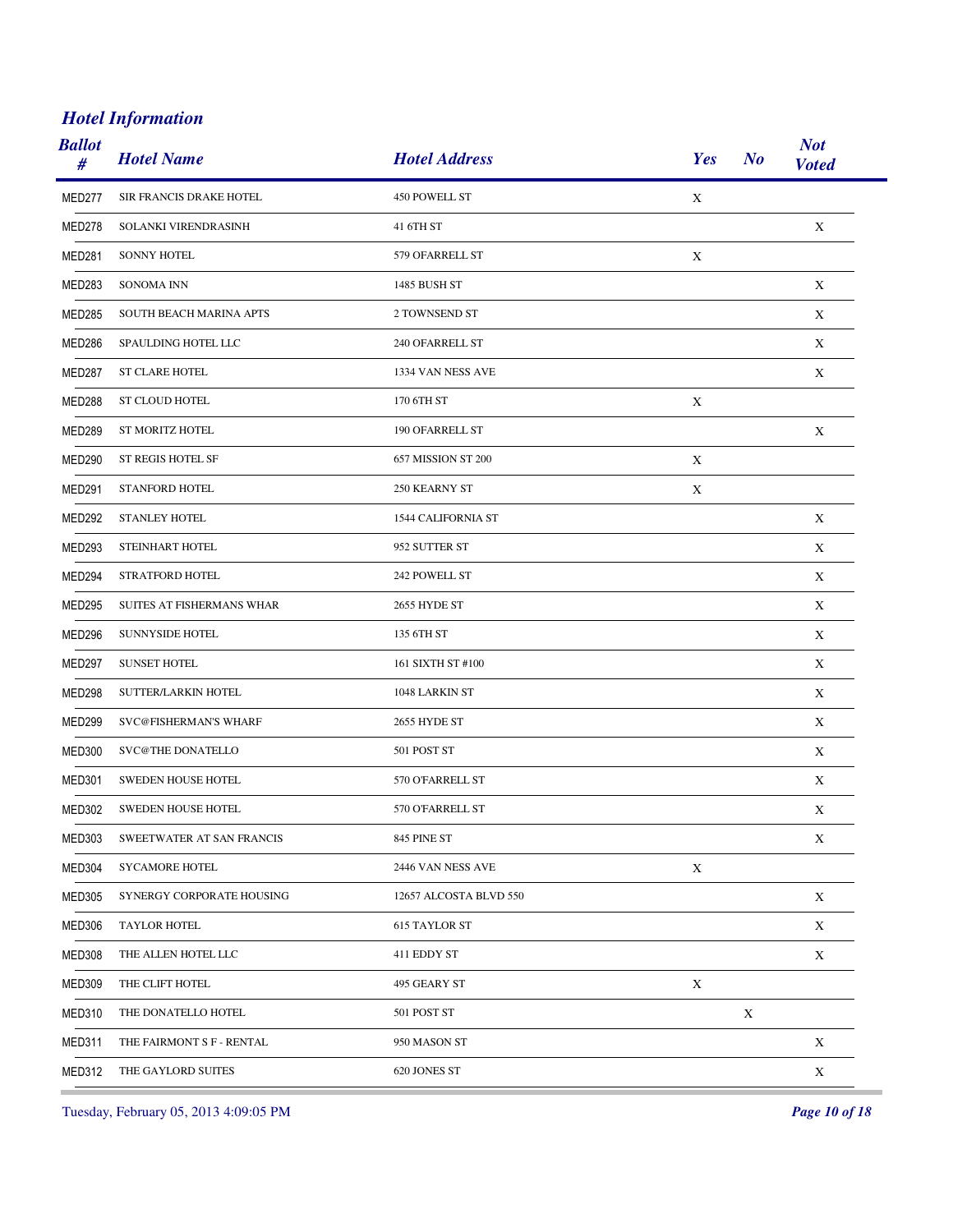| <b>Ballot</b><br># | <b>Hotel Name</b>         | <b>Hotel Address</b> | Yes         | N <sub>o</sub> | <b>Not</b><br><b>Voted</b> |
|--------------------|---------------------------|----------------------|-------------|----------------|----------------------------|
| MED313             | THE GOOD HOTEL            | 112 7TH ST           |             |                | $\mathbf X$                |
| MED314             | THE HOTEL ADAGIO          | 550 GEARY ST         |             |                | X                          |
| <b>MED315</b>      | THE HOTEL CALIFORNIA      | 580 GEARY ST         |             |                | $\mathbf X$                |
| MED316             | THE HOTEL MARIA           | 517 BROADWAY         |             |                | X                          |
| MED317             | THE MAXWELL HOTEL-RENTAL  | 386 GEARY ST         |             |                | $\mathbf X$                |
| MED319             | THE MONARCH HOTEL         | 1015 GEARY ST        |             | X              |                            |
| MED320             | THE MOSSER HOTEL          | 54 4TH ST            |             |                | $\mathbf X$                |
| MED322             | THE OPAL SAN FRANCISCO    | 1050 VAN NESS AVE    |             |                | X                          |
| MED323             | THE REGENCY HOTEL         | 587 EDDY ST          |             |                | X                          |
| MED324             | THE REGENCY INN           | 587 EDDY ST          |             |                | X                          |
| <b>MED325</b>      | THE RITZ-CARLTON CLUB     | 690 MARKET ST        |             |                | X                          |
| MED326             | THE STANFORD CT A REN HOT | 905 CALIFORNIA ST    | X           |                |                            |
| <b>MED327</b>      | THE SUITES AT FISHERMAN'S | 2655 HYDE ST         |             |                | X                          |
| MED328             | THE TOUCHSTONE HOTEL      | 480 GEARY ST         |             |                | X                          |
| <b>MED329</b>      | THE VILLA FLORENCE        | 225 POWELL ST        | X           |                |                            |
| MED330             | THE WESTIN SF MARKET ST   | 50 3RD ST            | X           |                |                            |
| MED331             | TUSCAN INN                | 425 NORTH POINT ST   | X           |                |                            |
| MED332             | UNION SQ BACKPACKERS HOST | 70 DERBY ST          |             |                | X                          |
| MED333             | UNION SQUARE PLAZA HOTEL  | 432 GEARY ST         |             |                | X                          |
| MED334             | UNIVERSITY CLUB           | 800 POWELL ST        |             | X              |                            |
| MED335             | UTAH HOTEL                | 504 4TH ST           |             |                | X                          |
| MED336             | VAGABOND INN              | 385 9TH ST           |             |                | $\mathbf X$                |
| MED337             | VAN NESS MOTEL            | 2850 VAN NESS AVE    |             |                | X                          |
| MED338             | VANTAGGIO SUITES          | 835 TURK STREET      |             |                | $\mathbf X$                |
| MED339             | VANTAGGIO SUITES COSMO    | 761 POST ST          |             |                | $\mathbf X$                |
| MED340             | VANTASSIO SUITES UNION SQ | 580 O'FARRELL ST     |             |                | X                          |
| MED341             | <b>VILLA SOMA</b>         | 1550-54 HOWARD ST    |             |                | X                          |
| MED342             | VRI*ETY NOB HILL INN      | 1000 PINE ST         |             |                | X                          |
| MED343             | VVV RENTAL LLC            | 333 FULTON ST        |             |                | $\mathbf X$                |
| MED344             | W HOTEL SAN FRANCISCO     | 181 THIRD ST         | $\mathbf X$ |                |                            |
| MED345             | WALAND SUREKHAVEN C.      | 152 6TH ST           |             |                | $\mathbf X$                |

Tuesday, February 05, 2013 4:09:05 PM *Page 11 of 18*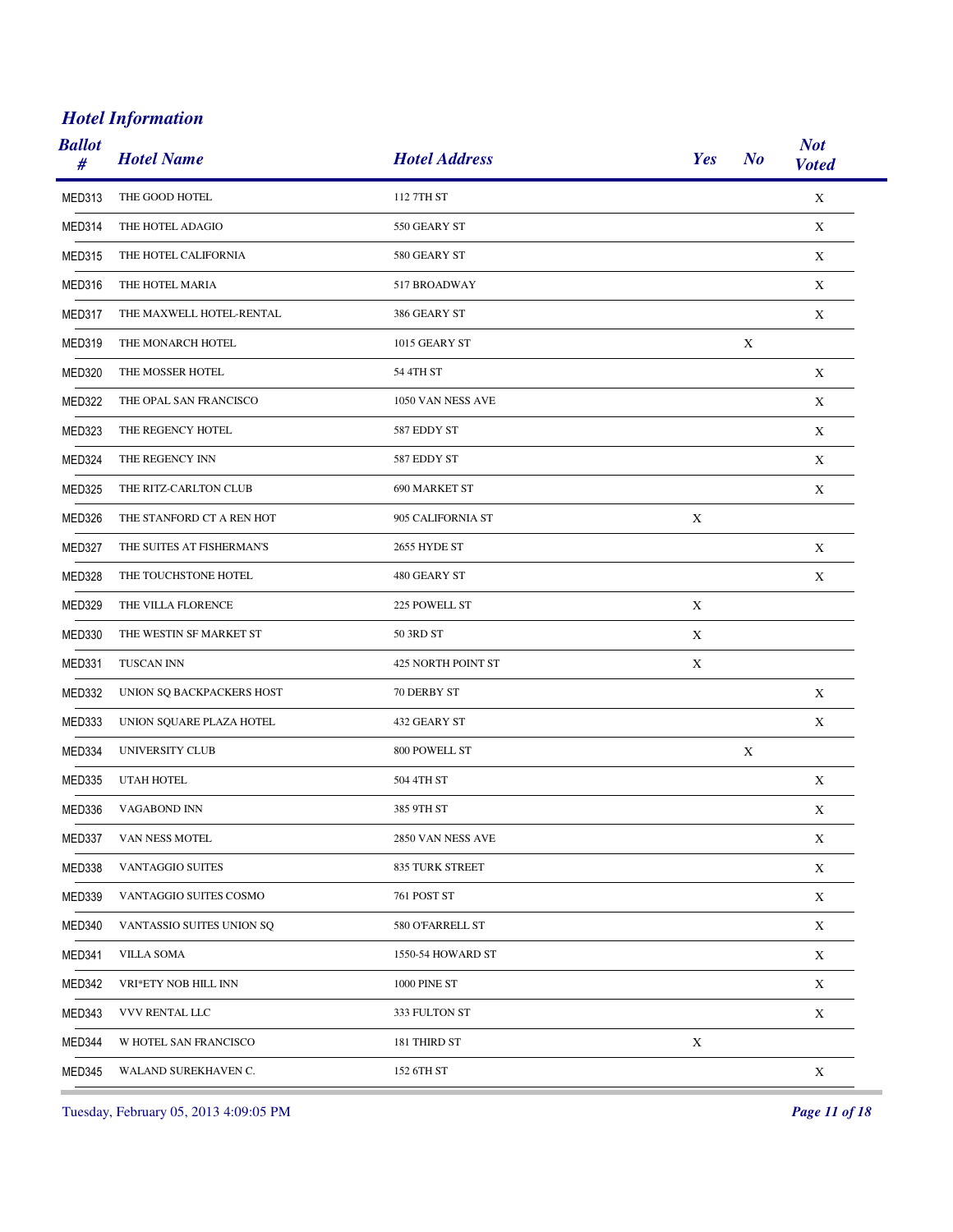| <b>Ballot</b><br># | <b>Hotel Name</b>          | <b>Hotel Address</b>   | Yes | N <sub>o</sub>            | <b>Not</b><br><b>Voted</b> |
|--------------------|----------------------------|------------------------|-----|---------------------------|----------------------------|
| MED346             | <b>WARFIELD HOTEL</b>      | 118 TAYLOR ST          |     |                           | $\mathbf X$                |
| MED347             | <b>WARWICK REGIS HOTEL</b> | 490 GEARY ST           |     |                           | X                          |
| MED348             | WASHINGTON SQUARE INN      | 1660 STOCKTON ST       |     | X                         |                            |
| MED350             | WATERFRONT MANAGEMENT LLC  | 884-886 NORTH POINT ST |     |                           | X                          |
| MED351             | WESTIN ST FRANCIS THE      | 335 POWELL ST          | X   |                           |                            |
| <b>MED352</b>      | <b>WESTON HOTEL</b>        | 335 LEAVENWORTH ST     |     |                           | X                          |
| <b>MED353</b>      | WHARF MOTEL THE            | 2601 MASON ST          |     | $\boldsymbol{\mathrm{X}}$ |                            |
| <b>MED354</b>      | WHITE SWAN INN             | 845 BUSH ST            |     |                           | X                          |
| <b>MED355</b>      | WILLIAM PEN HOTEL          | 160 EDDY ST            |     |                           | X                          |
| <b>MED356</b>      | <b>WINSOR HOTEL</b>        | 20 6TH ST              |     |                           | X                          |
| <b>MED358</b>      | WINTON HOTEL               | 445 OFARRELL ST        |     |                           | X                          |
| <b>MED359</b>      | WORLDMARK SAN FRANCISCO    | 590 BUSH ST            |     |                           | $\mathbf X$                |
| MED360             | WORLDMARK THE CLUB         | 590 BUSH ST            |     | X                         |                            |
| MED361             | WVR SAN FRANCISCO          | 750 SUTTER ST          |     |                           | $\mathbf X$                |
| MED362             | WYNDHAM VACATION RESORTS   | 750 SUTTER ST          |     |                           | X                          |
| MED363             | WYNDHAM VACATION RESORTS   | 750 SUTTER ST          |     |                           | X                          |
| MED364             | YOUTH HOSTEL CENTREAL      | 116 TURK ST            |     |                           | X                          |
| <b>MED365</b>      | YUG HOTEL                  | 2072 MISSION ST        |     |                           | X                          |
| MED366             | 1007 DE HARO RENTALS       | 1007 DE HARO ST        |     |                           | X                          |
| MED367             | 109 CORNWALL ST            | 109 CORNWALL ST        |     |                           | X                          |
| MED368             | 1257 9TH AVE APARTMENTS    | 1257 9TH AVE           |     |                           | X                          |
| <b>MED369</b>      | 182-184 CARL STREET        | 182 CARL ST            |     |                           | $\mathbf X$                |
| MED370             | 210 5TH AVE APTS           | 210 5TH AVE            |     | X                         |                            |
| MED371             | 2263-2269 SACRAMENTO HOTE  | 2263 SACRAMENTO ST     |     |                           | $\mathbf X$                |
| MED372             | 24 HENRY ST                | 24 HENRY ST            |     | X                         |                            |
| MED373             | 3143 FILLMORE ST APT       | 3143 FILLMORE ST       |     | X                         |                            |
| MED374             | 3987 19TH ST               | 3987 19TH ST           |     | X                         |                            |
| MED375             | 4425 CABRILLO ST           | 4425 CABRILLO ST       |     |                           | $\mathbf X$                |
| MED376             | 5 NIGHT-SVC@INN AT THE OP  | 333 FULTON ST          |     |                           | $\mathbf X$                |
| MED377             | 7710-7718 APT BUILDING     | 7710 7718 GEARY BLVD   |     |                           | $\mathbf X$                |
| MED378             | ADELAIDE HOSTEL LLC        | 5 ISADORA DUNCAN LANE  |     |                           | $\mathbf X$                |

Tuesday, February 05, 2013 4:09:05 PM *Page 12 of 18*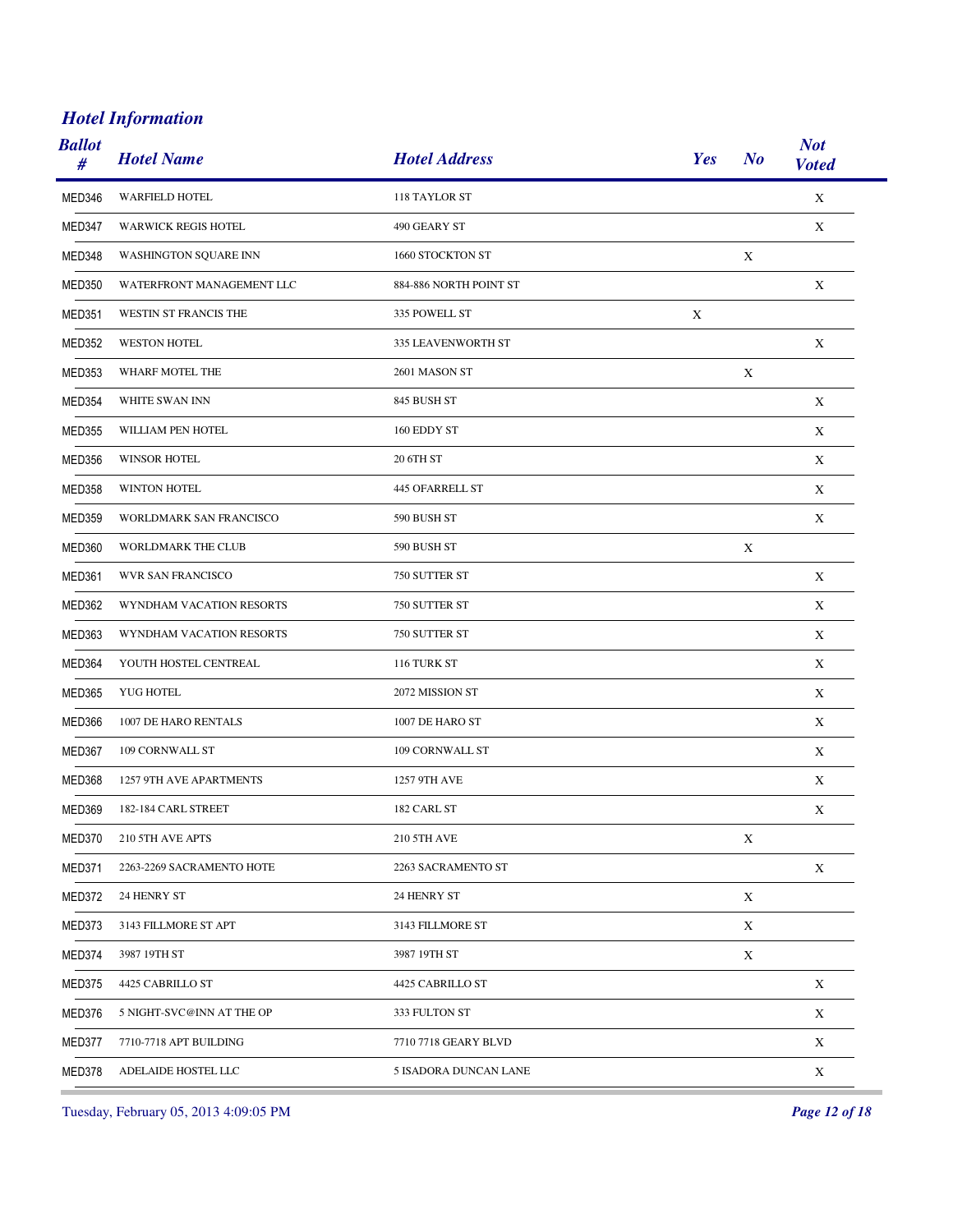| <b>Ballot</b><br># | <b>Hotel Name</b>                | <b>Hotel Address</b>   | Yes         | N <sub>o</sub> | <b>Not</b><br><b>Voted</b> |
|--------------------|----------------------------------|------------------------|-------------|----------------|----------------------------|
| MED379             | <b>ALBION HOTEL</b>              | 3143 16TH ST           |             |                | $\mathbf X$                |
| MED380             | <b>AMAZON MOTEL</b>              | 5060 MISSION ST        |             |                | X                          |
| MED381             | AMERICAS BEST VLE-GOLDEN         | 2322 LOMBARD ST        | X           |                |                            |
| MED382             | <b>AMIT HOTEL</b>                | 2060 MISSION ST        | X           |                |                            |
| MED384             | <b>AMY ARCHER</b>                | 863 45TH AVE           |             |                | $\mathbf X$                |
| MED385             | ANGELS OF ARMS IND LIVING        | 1150 PALOU ST G        |             |                | X                          |
| MED386             | <b>ARCHIBISHOPS MANSION</b>      | 1000 FULTON            |             |                | X                          |
| MED387             | <b>ASCOT HOTEL</b>               | 1657 MARKET ST         |             |                | X                          |
| MED388             | AT THE PRESIDIO TRAVELODG        | 2755 LOMBARD ST        |             |                | $\mathbf X$                |
| <b>MED389</b>      | <b>BABY BEAR'S HOUSE</b>         | 1424 PAGE ST           |             |                | X                          |
| MED390             | <b>BARNETT LATRICE</b>           | 785 SAN JOSE AVE       |             |                | $\mathbf X$                |
| <b>MED391</b>      | <b>BEACH MOTEL</b>               | 4211 JUDAH ST          |             |                | $\mathbf X$                |
| MED392             | <b>BECK'S MOTOR LODGE</b>        | 2222 MARKET ST         | $\mathbf X$ |                |                            |
| MED393             | <b>BELVEDERE HOUSE</b>           | 598 BELVEDERE ST       |             |                | $\mathbf X$                |
| MED394             | <b>BEST INN</b>                  | 2707 LOMBARD ST        |             |                | $\mathbf X$                |
| MED395             | BEST WESTERN HOTEL TOMO          | 1800 SUTTER ST         | X           |                |                            |
| MED396             | BETH MAZIE & JEREL GLASSM        | 3773 22ND ST           |             |                | $\mathbf X$                |
| MED397             | <b>BHART HOTEL</b>               | 866 VALENCIA ST        |             |                | X                          |
| MED398             | <b>BOOLA'S BED AND BREADKAST</b> | 1150 HAIGHT ST         |             |                | X                          |
| <b>MED399</b>      | <b>BRIDGE MOTEL</b>              | 2524 LOMBARD ST        |             |                | $\mathbf X$                |
| MED400             | <b>BROWNSTONE PROPERTIES</b>     | 917 CENTRAL AVE        |             |                | X                          |
| <b>MED401</b>      | BRUCE BOARD & CARE HOME          | 12 BYRON CT            |             |                | X                          |
| <b>MED402</b>      | BUENA VISTA MOTOR INN            | 1599 LOMBARD ST        |             |                | X                          |
| <b>MED403</b>      | <b>CARL HOTEL</b>                | 198 CARL ST            |             |                | $\mathbf X$                |
| MED404             | CASA BUENA VISTA RENTAL          | 783 BUENA VISTA W      |             |                | $\mathbf X$                |
| <b>MED406</b>      | CASA LOMA HOTEL                  | <b>610 FILLMORE ST</b> |             |                | $\mathbf X$                |
| MED407             | <b>CASTILLO INN</b>              | 48 HENRY ST            |             |                | X                          |
| MED408             | CATTLEMEN HOTEL                  | 3900 3RD ST            |             |                | $\mathbf X$                |
| <b>MED409</b>      | CHATEAU TIVOLI                   | 1057 STEINER ST        |             |                | $\mathbf X$                |
| MED410             | CHELSEA MOTOR INN                | 2095 LOMBARD ST        |             | $\mathbf X$    |                            |
| MED411             | CHIPPENDALE HOTEL                | 492 GROVE ST           |             |                | X                          |
|                    |                                  |                        |             |                |                            |

Tuesday, February 05, 2013 4:09:05 PM *Page 13 of 18*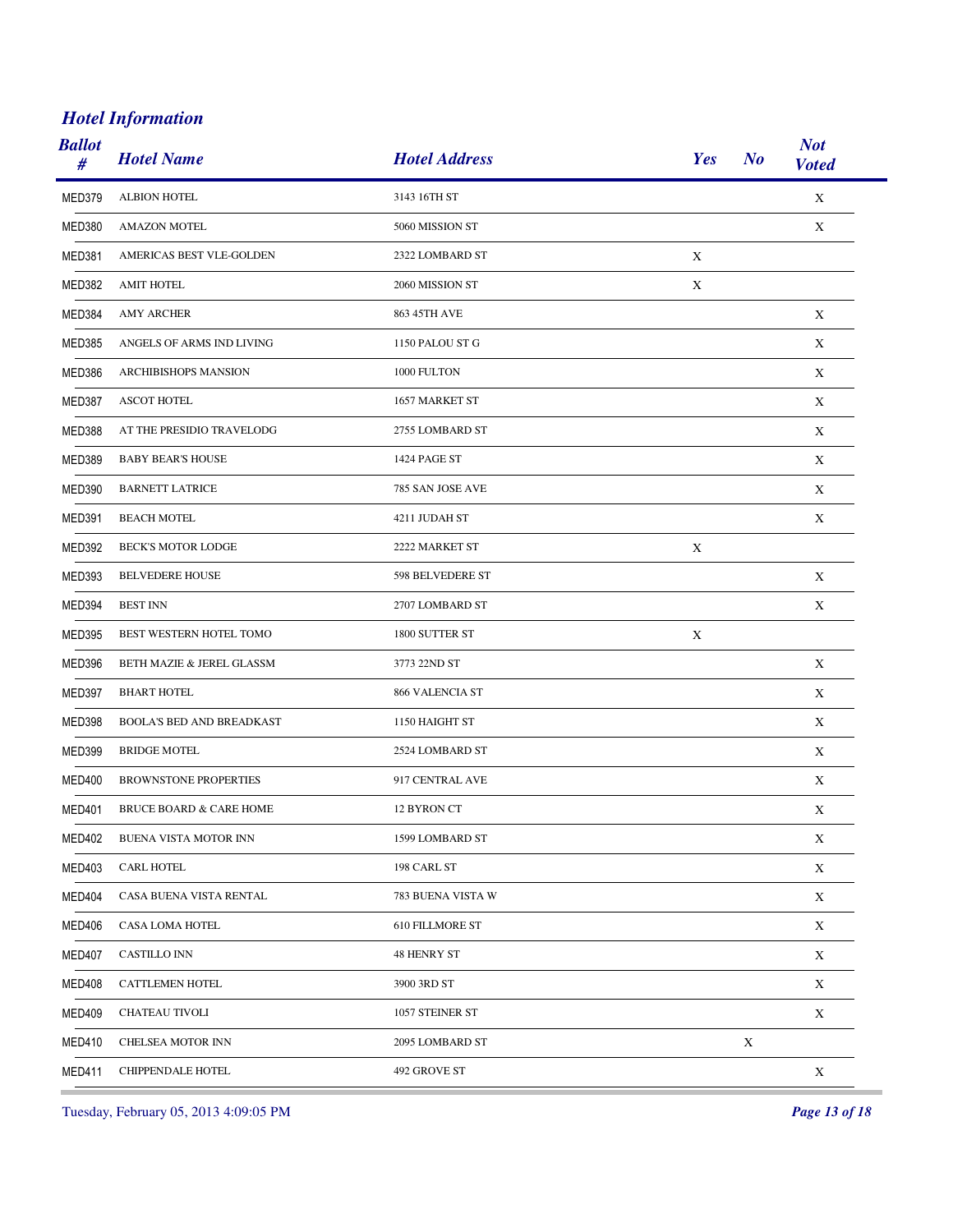| <b>Ballot</b><br># | <b>Hotel Name</b>                    | <b>Hotel Address</b> | Yes         | N <sub>o</sub> | <b>Not</b><br><b>Voted</b> |
|--------------------|--------------------------------------|----------------------|-------------|----------------|----------------------------|
| MED412             | CIVIC CENTRAL HOTEL                  | 20 12TH ST           |             |                | $\mathbf X$                |
| MED413             | <b>COVENTRY MOTOR INN</b>            | 1901 LOMBARD ST      |             | X              |                            |
| MED414             | COW HOLLOW MOTOR INN                 | 2190 LOMBARD ST      |             | $\mathbf X$    |                            |
| MED415             | CROWN HOTEL LLC                      | 528 VALENCIA ST      |             |                | X                          |
| MED416             | <b>CRYSTAL HOTEL</b>                 | 2766 MISSION ST      | $\mathbf X$ |                |                            |
| MED417             | <b>CURTIS HOTEL</b>                  | 559 VALENCIA ST      |             |                | X                          |
| MED418             | DAYS INN                             | 465 GROVE ST         |             | $\mathbf X$    |                            |
| MED419             | DAYS INN LOMBARD                     | 2358 LOMBARD ST      |             |                | X                          |
| MED420             | DAYS INN-SLOAT BLVD                  | 2600 SLOAT BLVD      |             |                | $\mathbf X$                |
| <b>MED421</b>      | DELBEX HOTEL                         | 2126 MISSION ST      | X           |                |                            |
| MED422             | <b>DOLORES PLACE</b>                 | 3842 25TH ST         |             |                | X                          |
| <b>MED425</b>      | <b>DUNCAN HOUSE</b>                  | 173 DUNCAN ST        |             |                | X                          |
| MED426             | <b>ECONO LODGE</b>                   | 2505 LOMBARD ST      |             |                | X                          |
| MED427             | <b>ECONOMY INN</b>                   | 2 WEST CLAY ST       |             |                | $\mathbf X$                |
| MED428             | EDWARD II HOTEL                      | 3155 SCOTT ST        |             |                | X                          |
| MED429             | EDWARDIAN HOTEL                      | 1668 MARKET ST       |             |                | X                          |
| <b>MED430</b>      | EDWARDIAN SAN FRANCISCO              | 1668 MARKET ST       |             |                | X                          |
| MED431             | EL CAPITAN HOTEL                     | 2361 MISSION ST      |             |                | X                          |
| MED432             | <b>ELEMENTS HOTEL</b>                | 2524 MISSION ST      |             |                | X                          |
| <b>MED433</b>      | <b>ELITE HOTEL</b>                   | 1001 CLEMENT ST      |             |                | $\mathbf X$                |
| MED434             | <b>EULA HOTEL</b>                    | 3061 16TH ST         | X           |                |                            |
| <b>MED435</b>      | FRANCISCO BAY MOTEL                  | 1501 LOMBARD ST      |             |                | $\mathbf X$                |
| MED436             | <b>GEARY PARKWAY MOTEL</b>           | 4750 GEARY BLVD      |             |                | X                          |
| MED437             | GOLDEN GATE VISTA GUEST A            | 1625 SHRADER ST      |             |                | $\mathbf X$                |
| MED438             | <b>GRAYWOOD HOTEL</b>                | 3308 MISSION ST      | X           |                |                            |
| <b>MED439</b>      | <b>GREAT HIGHWAY MOTOR INN</b>       | 1234 GREAT HWY       |             |                | $\mathbf X$                |
| MED440             | <b>GREENWICH INN</b>                 | 3201 STEINER ST      |             |                | X                          |
| <b>MED441</b>      | <b>GRIFFITH &amp; HARRIS UNIV GU</b> | 763 COLE ST          |             |                | $\mathbf X$                |
| MED442             | HAYES VALLEY INN                     | 417 GOUGH ST         |             |                | $\mathbf X$                |
| MED443             | HERB 'N INN THE                      | 525 ASHBURY ST       | $\mathbf X$ |                |                            |
| MED444             | HIDDEN COTTAGE BED/BREAKF            | 1186 NOE ST          |             | $\mathbf X$    |                            |

Tuesday, February 05, 2013 4:09:05 PM *Page 14 of 18*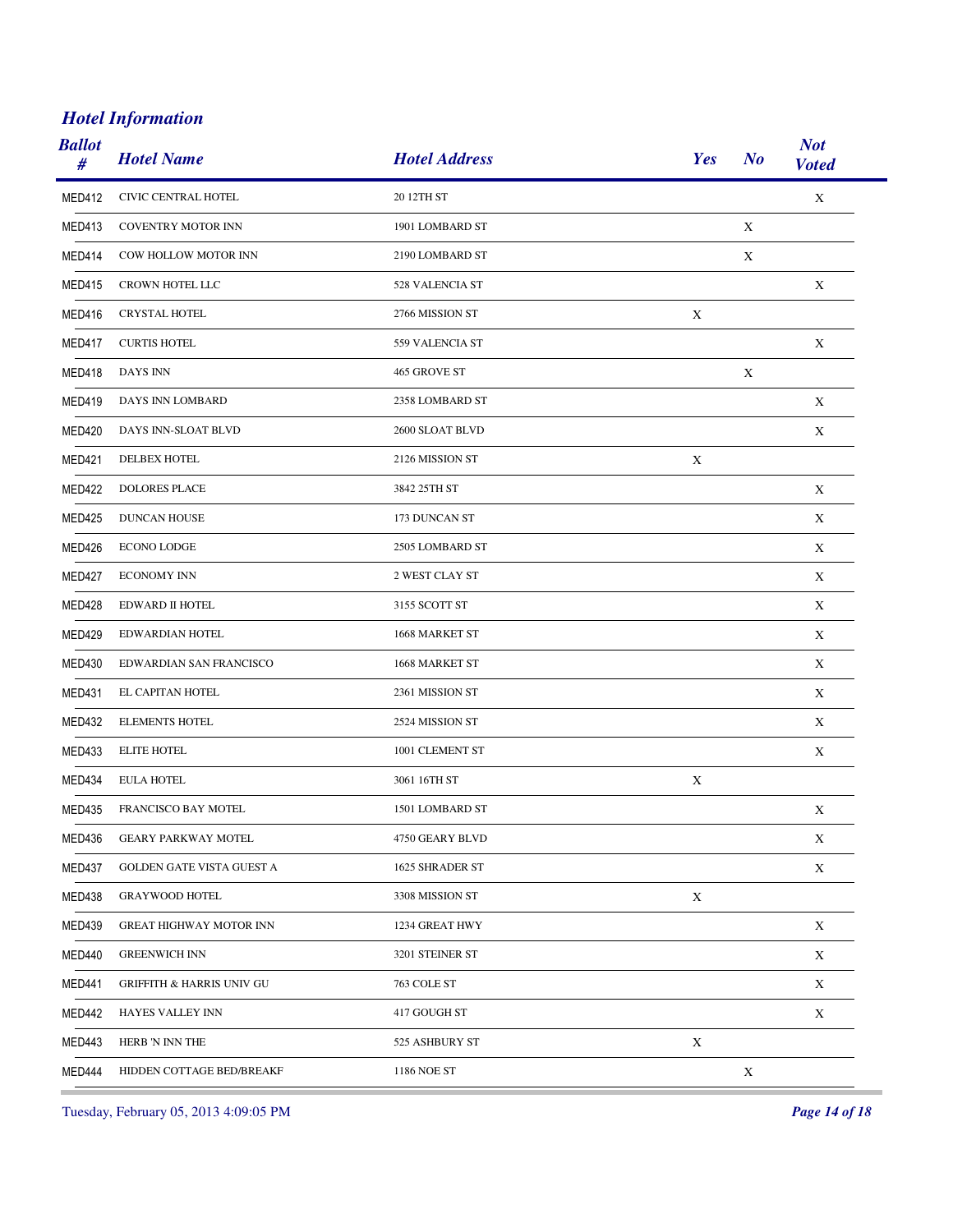| <b>Ballot</b><br># | <b>Hotel Name</b>         | <b>Hotel Address</b>            | Yes<br>N <sub>o</sub> | <b>Not</b><br><b>Voted</b> |
|--------------------|---------------------------|---------------------------------|-----------------------|----------------------------|
| <b>MED445</b>      | HOLLAND HOTEL             | <b>1 RICHARDSON AVE</b>         |                       | $\mathbf X$                |
| MED446             | HOME BY THE PARK          | 706 15TH AVE                    |                       | X                          |
| MED447             | HOTEL CAPRI               | 2015 GREENWICH ST               |                       | $\mathbf X$                |
| MED448             | HOTEL DEL SOL             | 3100 WEBSTER ST                 | X                     |                            |
| MED449             | HOTEL DRISCO              | 2901 PACIFIC AVE                |                       | $\mathbf X$                |
| MED450             | HOTEL KABUKI              | 1625 POST ST                    | X                     |                            |
| <b>MED451</b>      | HOTEL MAJESTIC            | 1500 SUTTER ST                  |                       | $\mathbf X$                |
| MED452             | HOTEL MIRABELLE LLC       | 1906 MISSION ST                 |                       | X                          |
| <b>MED453</b>      | HOTEL SUNRISE             | 447 VALENCIA ST                 |                       | $\mathbf X$                |
| <b>MED454</b>      | HOTEL TROPICANA THE       | <b>663 VALENCIA ST</b>          |                       | X                          |
| <b>MED455</b>      | HOTEL VICTORIANA          | 1023-25 HAIGHT ST               | X                     |                            |
| MED456             | INN AT THE OPERA          | 333 FULTON ST                   |                       | X                          |
| <b>MED457</b>      | INN GROVE THE             | 890 GROVE ST                    |                       | X                          |
| MED458             | INN ON CASTRO             | 321 CASTRO ST                   | $\mathbf X$           |                            |
| <b>MED459</b>      | INN SAN FRANCISCO         | 943 S VAN NESS AVE              |                       | X                          |
| MED460             | JACKSON COURT CITY SHARES | 2198 JACKSON ST                 | X                     |                            |
| <b>MED461</b>      | <b>JERRY HOTEL</b>        | 3032 16TH ST                    | X                     |                            |
| MED462             | JLARAM HOTEL LLC          | 868 VALENCIA ST                 |                       | X                          |
| MED463             | JULIAN HOUSE HOTEL        | 179 JULIAN AVE                  |                       | X                          |
| MED464             | <b>KENNEDY HOTEL</b>      | 4544 3RD ST                     |                       | $\mathbf X$                |
| MED465             | KRISHNA HOTEL             | 2032 MISSION ST                 | $\mathbf X$           |                            |
| MED466             | LA LUNA INN               | 2555 LOMBARD ST                 |                       | $\mathbf X$                |
| MED467             | <b>LAUREL INN</b>         | 444 PRESIDIO AVE                |                       | X                          |
| MED468             | <b>LISA WIST</b>          | <b>618 BUCHANAN ST A</b>        |                       | $\mathbf X$                |
| <b>MED469</b>      | LOEWE RENTAL COMPANY      | 2527 42ND AVE, SAN FRANCISCO CA | X                     |                            |
| MED470             | <b>LOMBARD MOTOR INN</b>  | 1475 LOMBARD ST                 | X                     |                            |
| <b>MED471</b>      | LOMBARD PLAZA MOTEL       | 2026 LOMBARD ST                 |                       | X                          |
| MED472             | LUXSF                     | <b>30 RICHLAND AVE</b>          |                       | X                          |
| MED473             | <b>MARINA INN</b>         | 3110 OCTAVIA ST                 |                       | $\mathbf X$                |
| MED474             | <b>MARINA MOTEL</b>       | 2576 LOMBARD ST                 |                       | $\mathbf X$                |
| MED475             | METRO HOTEL THE           | 319 DIVISADERO ST               |                       | $\mathbf X$                |

Tuesday, February 05, 2013 4:09:05 PM *Page 15 of 18*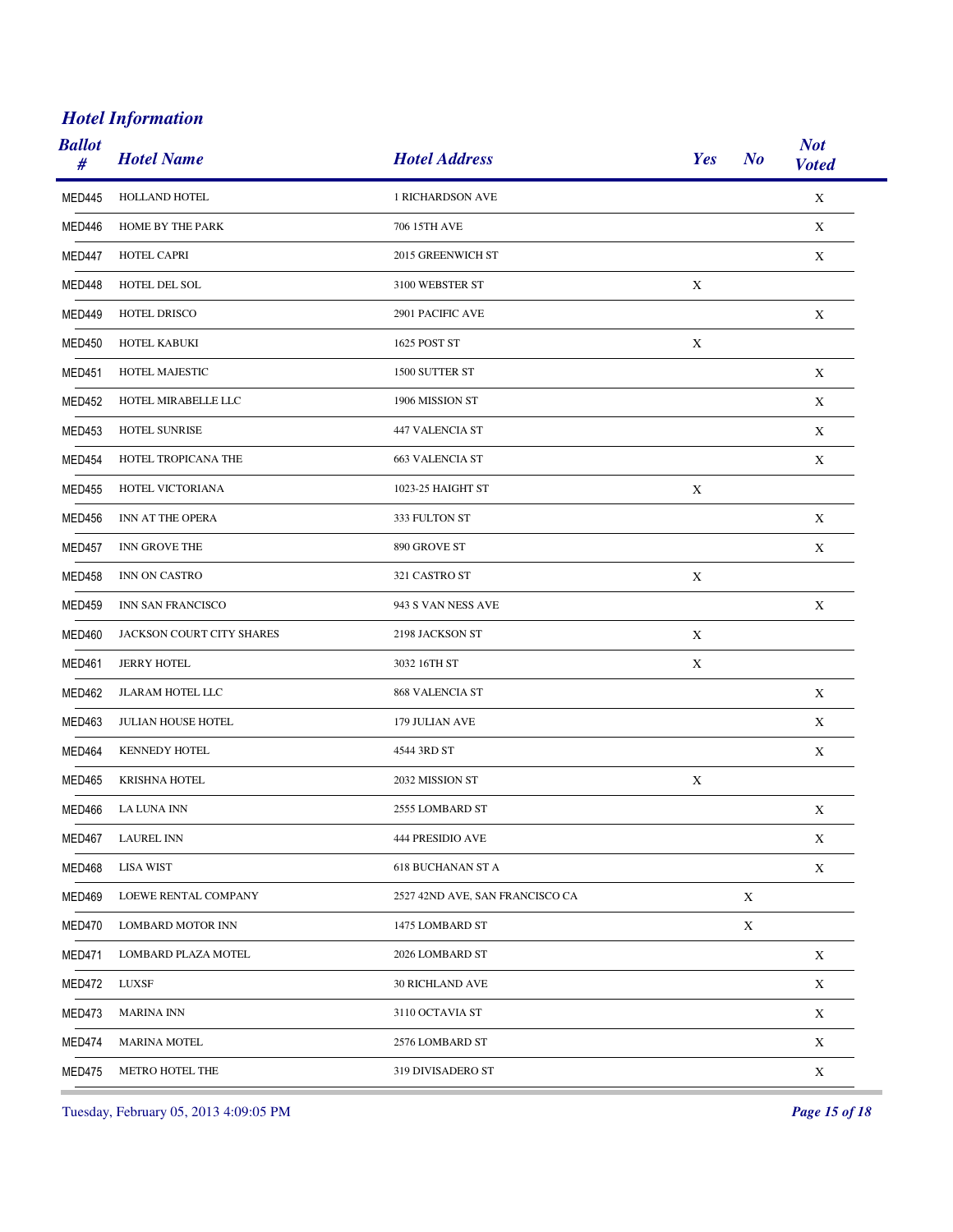| <b>Ballot</b><br># | <b>Hotel Name</b>          | <b>Hotel Address</b>         | Yes         | N <sub>o</sub> | <b>Not</b><br><b>Voted</b> |
|--------------------|----------------------------|------------------------------|-------------|----------------|----------------------------|
| MED476             | <b>MISSION SERRA HOTEL</b> | 5630 MISSION ST              |             | $\mathbf X$    |                            |
| MED477             | MOFFATT HOUSE RESERVATION  | 1401 7TH AVE                 |             |                | X                          |
| MED478             | MONTE CRISTO THE           | 600 PRESIDIO                 |             |                | $\mathbf X$                |
| MED479             | MY ROSEGARDEN GUEST ROOMS  | <b>75 20TH AVE</b>           | X           |                |                            |
| <b>MED480</b>      | NOE PLACE LIKE HOME        | <b>1187A NOE ST</b>          |             |                | X                          |
| MED481             | NOE VALLEY SWEET SUITE     | 1386 NOE ST                  |             |                | $\mathbf X$                |
| MED483             | <b>NORMA HOTEL</b>         | 2697 MISSION ST              | $\mathbf X$ |                |                            |
| MED484             | OAK HOTEL                  | 171 FELL ST                  |             |                | X                          |
| <b>MED485</b>      | <b>OASIS INN UMA</b>       | 900 FRANKLIN ST              |             |                | X                          |
| MED486             | OCEAN PARK MOTEL           | 2690 46TH AVE                |             |                | X                          |
| MED487             | <b>OCEANVIEW MOTEL</b>     | 4340 JUDAH ST                |             |                | X                          |
| MED488             | PACIFIC HEIGHTS INN        | 1555 UNION ST                | X           |                |                            |
| MED489             | PAMELA MCGARRY             | 2383 GREENWICH ST            |             |                | $\mathbf X$                |
| <b>MED490</b>      | PARKER HOUSE THE           | 520 CHURCH ST                |             | $\mathbf X$    |                            |
| <b>MED491</b>      | PERRAMONT HOTEL            | 2162 MARKET ST               |             |                | X                          |
| <b>MED492</b>      | PETER STALDER VAC'T RET'L  | 4343 19TH ST                 |             |                | X                          |
| <b>MED493</b>      | PINWHEEL PROPERTIES        | 2634 23RD AVE, SAN FRANCISCO |             | X              |                            |
| MED494             | POLINA MYASKOVSKY          | 1562 11TH AVE                |             |                | X                          |
| <b>MED495</b>      | POTRERO HILL HOUSE         | 1110 RHODE ISLAND ST         |             | X              |                            |
| <b>MED496</b>      | PRESIDIO BED & BREAKFAST   | 14 LIBERTY ST 104            |             |                | X                          |
| <b>MED497</b>      | PRESIDIO INN               | 2361 LOMBARD ST              |             |                | X                          |
| <b>MED498</b>      | PRITA HOTEL                | 2284 MISSION ST              | $\mathbf X$ |                |                            |
| <b>MED499</b>      | QUEEN ANNE HOTEL           | 1590 SUTTER ST               | X           |                |                            |
| <b>MED500</b>      | RACHEL DONOVAN             | 141 DUNCAN ST                |             |                | $\mathbf X$                |
| <b>MED501</b>      | <b>RADAH HOTEL</b>         | 2042 MISSION ST              |             | X              |                            |
| <b>MED502</b>      | RAMADA LTD - GOLDEN GATE   | 1940 LOMBARD ST              |             |                | $\mathbf X$                |
| <b>MED503</b>      | RED VICTORIAN BED ETC      | 1665 HAIGHT ST               |             |                | X                          |
| <b>MED504</b>      | REDWOOD INN                | 1530 LOMBARD ST              |             |                | $\mathbf X$                |
| MED505             | ROBERTS AT THE BEACH MTL   | 2828 SLOAT BLVD              |             |                | $\mathbf X$                |
| <b>MED506</b>      | RODEWAY INN                | 860 EDDY ST                  |             | $\mathbf X$    |                            |
| <b>MED507</b>      | RUBY ROSE HOTEL            | 730 22ND ST                  |             |                | $\mathbf X$                |

Tuesday, February 05, 2013 4:09:05 PM *Page 16 of 18*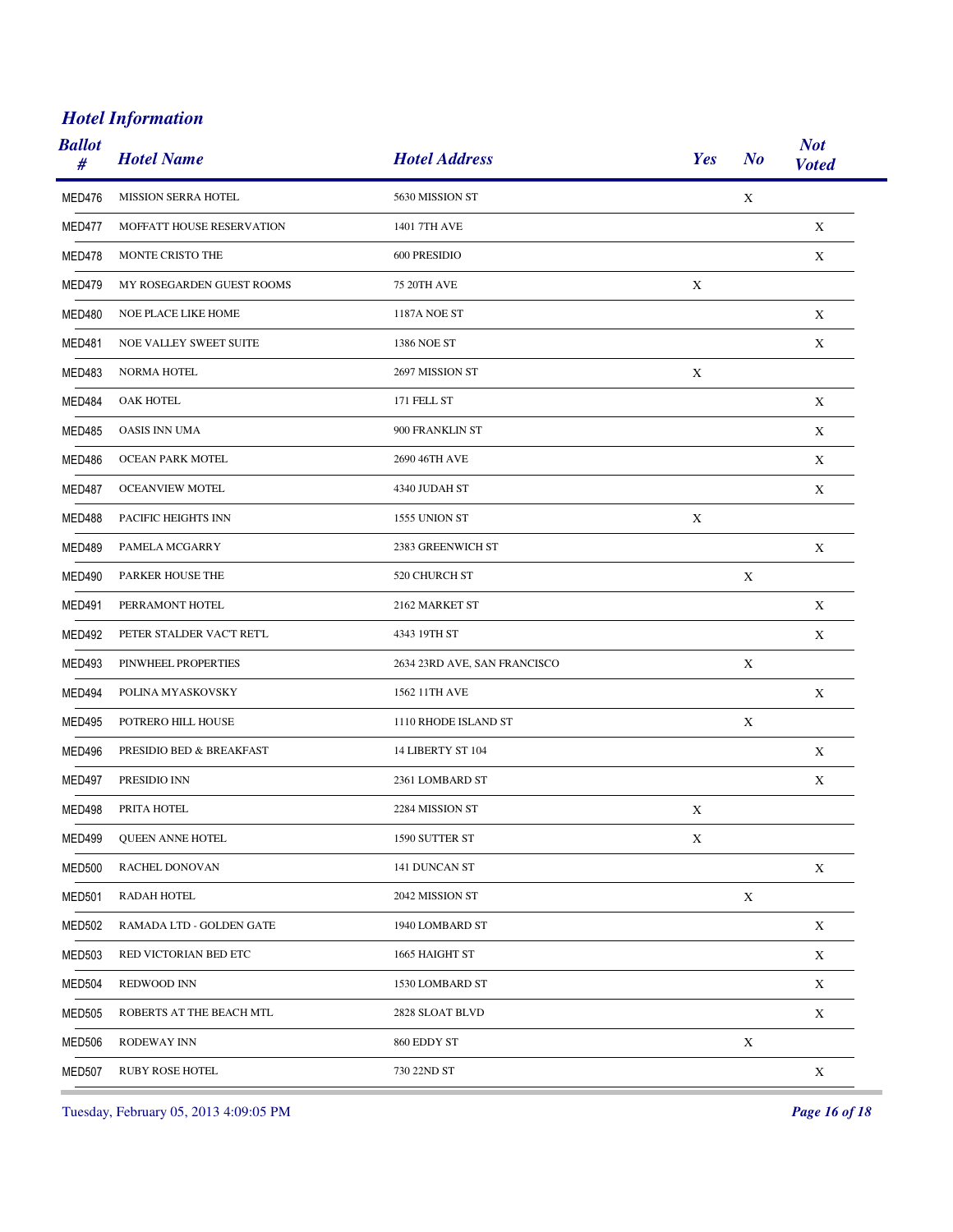| <b>Ballot</b><br># | <b>Hotel Name</b>                    | <b>Hotel Address</b> | Yes | N <sub>o</sub> | <b>Not</b><br><b>Voted</b> |
|--------------------|--------------------------------------|----------------------|-----|----------------|----------------------------|
| <b>MED508</b>      | <b>SAMAYOA EDWARD R &amp; GEORGE</b> | 864 TREAT AVE        |     |                | $\mathbf X$                |
| MED509             | <b>SEAL ROCK INN MOTEL</b>           | 545 POINT LOBOS AVE  |     | X              |                            |
| <b>MED510</b>      | USA HOSTEL SAN FRANCISCO             | 711 POST ST          | X   |                |                            |
| MED511             | <b>USA HOSTELS</b>                   | 630 GEARY ST         | X   |                |                            |
| MED513             | <b>SEASIDE INN</b>                   | 1750 LOMBARD ST      | X   |                |                            |
| MED514             | <b>SERAPINNSF</b>                    | 1409 SUTTER ST       |     |                | X                          |
| MED515             | <b>SF GUESTHOUSE</b>                 | 3120 GEARY BLVD      |     |                | X                          |
| MED516             | SF HOLIDAY RENTALS                   | <b>3 PORTER ST</b>   |     | X              |                            |
| MED517             | <b>SF MOTOR INN</b>                  | 1750 LOMBARD ST      |     |                | X                          |
| MED518             | SIMONE DEVRIES & CURTIS S            | 3226 25TH ST A       |     |                | X                          |
| MED519             | <b>SLEEP</b>                         | 135 GOUGH ST         | X   |                |                            |
| <b>MED520</b>      | STANYAN PARK HOTEL LLC               | 750 STANYAN ST       |     |                | X                          |
| <b>MED521</b>      | <b>STUDIO ON SIXTH</b>               | 1387 6TH AVE         |     |                | X                          |
| MED522             | <b>SUPER 8 MOTEL</b>                 | 2440 LOMBARD ST      |     |                | X                          |
| MED523             | <b>SURF MOTEL</b>                    | 2265 LOMBARD ST      |     |                | X                          |
| <b>MED524</b>      | <b>SVC@INN AT THE OPERA</b>          | 333 FULTON ST        |     |                | X                          |
| <b>MED525</b>      | THE ELDER LIVING TRUST               | 1009 1/2 CASTRO ST   |     | X              |                            |
| MED526             | THE IVY HOTEL                        | 539 OCTAVIA ST       |     | X              |                            |
| <b>MED527</b>      | THE LOURDESS INN                     | <b>80 JULIAN AVE</b> |     |                | X                          |
| <b>MED528</b>      | THE PARSONAGE                        | 198 HAIGHT ST        |     |                | X                          |
| <b>MED529</b>      | THE SENTIENT SF                      | 179 JULIAN AVE       |     |                | X                          |
| <b>MED530</b>      | THE UNION STREET INN                 | 2229 UNION ST        |     |                | X                          |
| <b>MED531</b>      | THE VALENCIANO HOMES                 | 935 ULLOA ST         |     |                | X                          |
| MED532             | THE VILLA-SAN FRANCISCO V            | 379 COLLINGWOOD ST   |     |                | $\mathbf X$                |
| <b>MED533</b>      | THE WILLOWS INN                      | 710 14TH ST          |     | X              |                            |
| MED534             | THOMAS CARLISLE                      | 930 BAKER ST         |     |                | X                          |
| <b>MED535</b>      | TOWN HOUSE MOTEL                     | 1650 LOMBARD ST      |     | X              |                            |
| MED536             | TRAVELODGE BY THE BAY THE            | 1450 LOMBARD ST      |     | $\mathbf X$    |                            |
| MED537             | TRAVELODGE CENTRAL                   | 1707 MARKET ST       |     |                | X                          |
| <b>MED538</b>      | TRAVELODGE GOLDEN GATE               | 2230 LOMBARD ST      |     |                | X                          |
| MED539             | TWIN PEAKS HOTEL                     | 2160 MARKET ST       |     |                | $\mathbf X$                |

Tuesday, February 05, 2013 4:09:05 PM *Page 17 of 18*